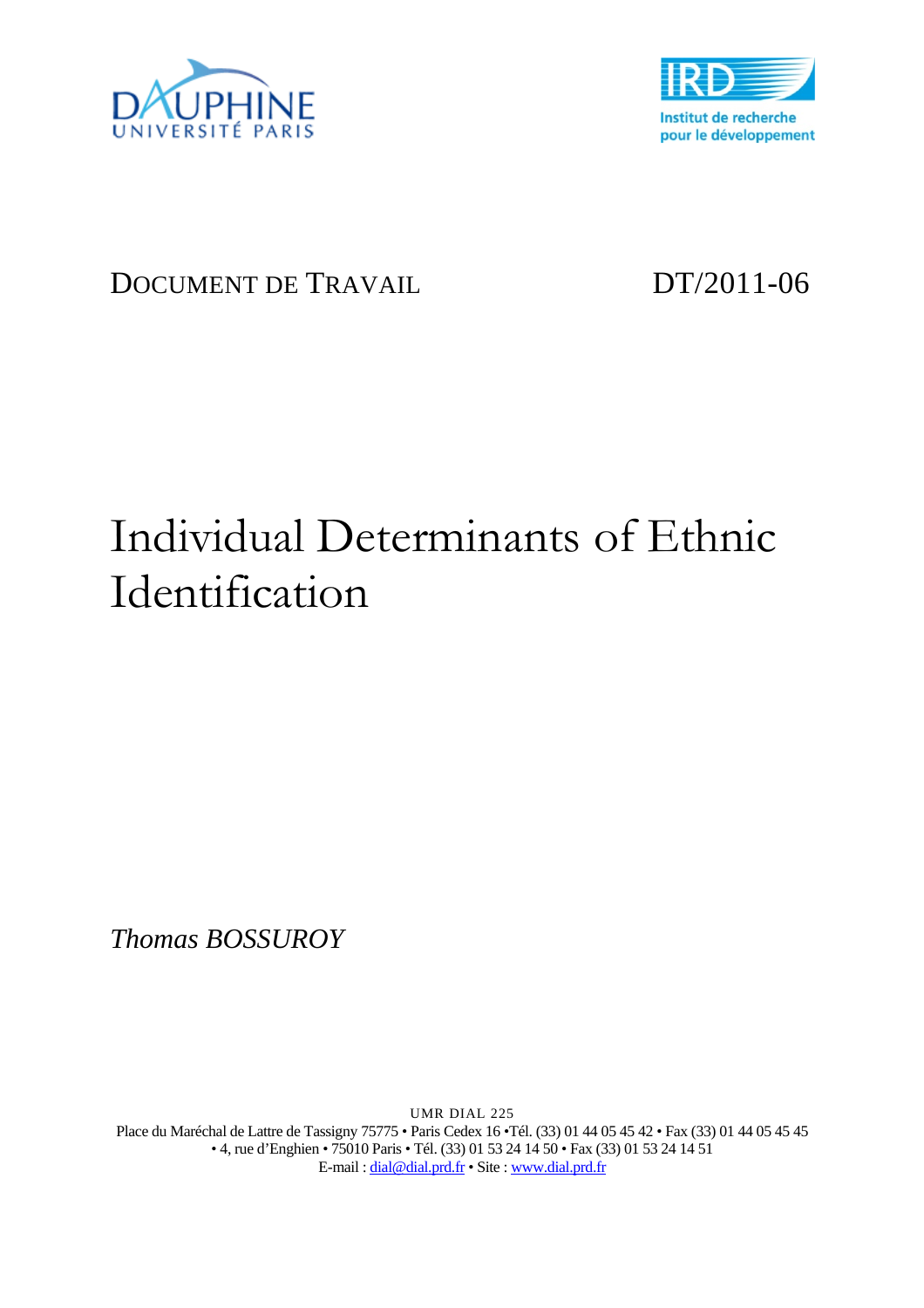#### **INDIVIDUAL DETERMINANTS OF ETHNIC IDENTIFICATION <sup>1</sup>**

Thomas Bossuroy SALDRU, University of Cape Town, South Africa UMR DIAL-Paris-Dauphine thomas.bossuroy@gmail.com

#### **Document de travail UMR DIAL**

Avril 2011

#### **Abstract**

This paper examines the individual incentives to identify to one's ethnic group rather than to the nation, based on large sample surveys representative of seven capitals of West-African countries. Three main driving forces stand out. First, we show that education brings down ethnic salience at the individual level, contrary to claims in the literature that it stimulates ethnic-based competition within the elite. Second, ethnic identification is more frequent among those left out of the job market, like uneducated unemployed or informal workers who seek a new or better job, and is raised by the share of the individual's ethnic group integrated on the job market. Third, ethnic identification is higher among migrants, and again positively correlated to the share of the migrant's ethnic group that is employed. These results point to the role of ethnic groups as solidarity networks for individuals deprived of access to good jobs. Ethnic identification may reflect an investment in a specific kind of individual social capital with classical economic properties. The less social capital people have initially -due to poor education or recent migration for instance- and the more they need it -to escape unemployment or bad jobs-, the more they use ethnic ties to climb the social ladder. In that sense, ethnicity appears as a substitute to the formal means of social rise, and the initial deprivation of the latter fosters individual ethnic salience.

**Keywords**: Ethnicity, Identity, Social capital, Networks, Africa

#### **Résumé**

 $\overline{a}$ 

Ce papier examine les incitations individuelles à s'identifier à son groupe ethnique plutôt qu'à sa nation, en analysant des enquêtes à large échantillon représentatives des capitales de sept pays ouestafricains. Trois principaux facteurs apparaissent. Premièrement, l'éducation affaiblit l'identification ethnique au niveau individuel, plutôt que de stimuler une compétition à base ethnique au sein de l'élite comme évoqué parfois dans la littérature. Deuxièmement, l'identification ethnique est plus fréquente chez les individus exclus du marché du travail, comme les chômeurs non éduqués ou les travailleurs informels qui cherchent un emploi, et augmente avec la part du groupe ethnique de l'individu intégrée sur le marché du travail. Troisièmement, l'identification ethnique est plus forte chez les migrants, et est corrélée positivement avec la part du groupe ethnique du migrant qui est employée. Ces résultats révèlent le rôle des groupes ethniques comme réseaux de solidarité pour les individus privés d'accès aux emplois formels. L'identification ethnique semble refléter un investissement dans une forme particulière de capital social aux propriétés économiques classiques. Moins les individus possèdent de capital social initial (en raison d'une faible éducation ou d'une migration récente par exemple), et plus ils en ont besoin (pour sortir du chômage ou accéder à un emploi protégé), plus ils utilisent le lien ethnique pour gravir l'échelle sociale. L'ethnicité venant ainsi se substituer aux modes formels d'ascension sociale, la privation de ces derniers renforce l'importance des attachements ethniques individuels.

**Mots Clés** : Ethnicité, Identité, Capital social, Réseaux, Afrique.

**JEL Codes** : A13, A14, D74, O17

<sup>1</sup> Most of the research was done as a Ph.D. candidate at the Paris School of Economics, DIAL, Paris. I wish to thank Denis Cogneau, Eliana La Ferrara, Ted Miguel and Joel Selway for their help and comments on various drafts. Financial support from the Agence Française de Développement is gratefully acknowledged.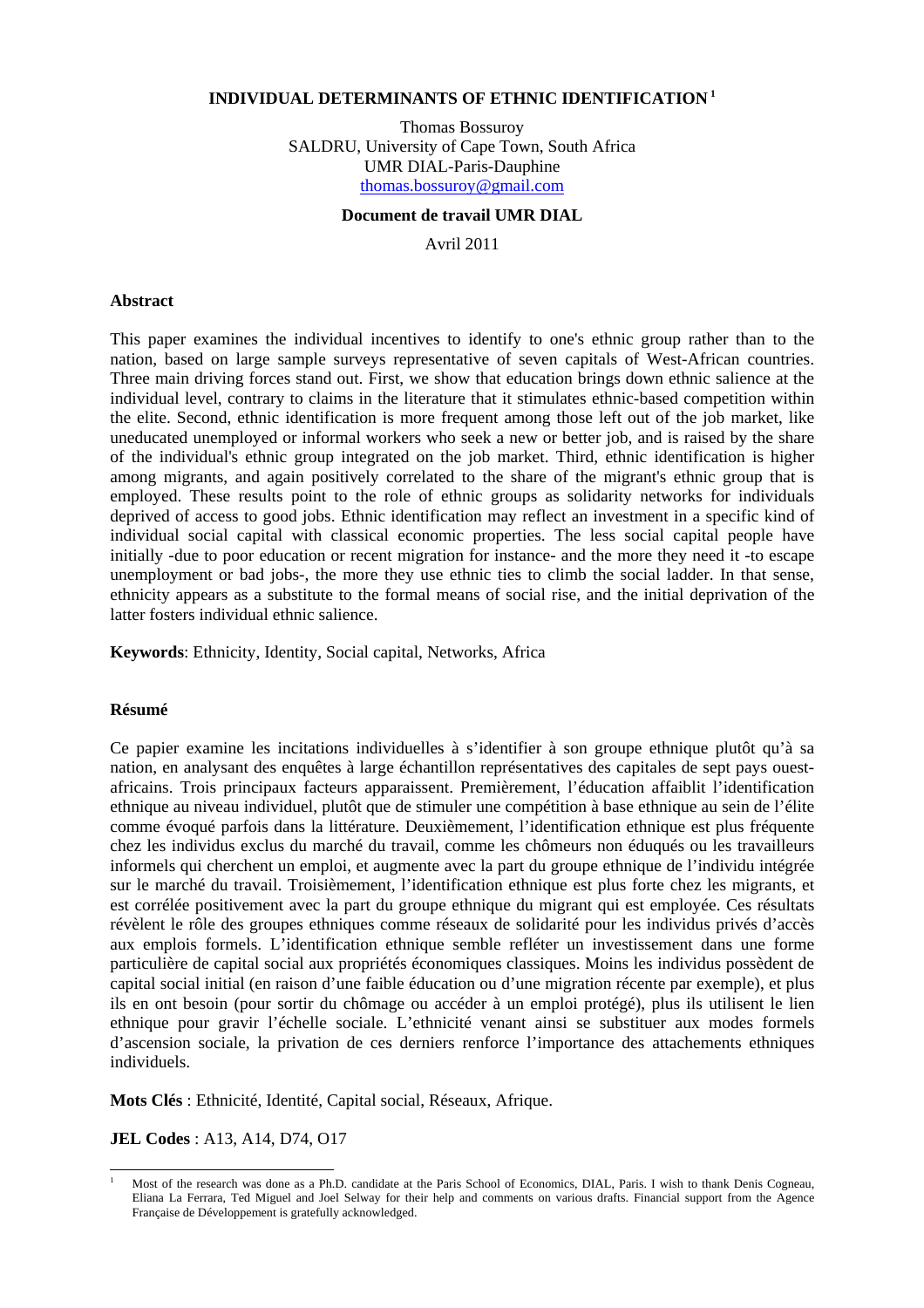## 1 Introduction

The understanding of what an ethnic group is and what ethnic identification means evolved a lot in the last fifty years. The conceptual shift was initiated by anthropologists in the 1960s, but only impacted economic works very recently.

In the 1950s, anthropologists were seeking to define and identify ethnic groups, conceived as essential, unchanging core entities. This required to find out their most critical and distinctive features, and led to attempts to establish robust taxonomies on that basis (see for example the works by Nadel (1951), Murdock (1957) or Naroll (1964)). This range of works led to the production of Human Relations Area Files, and Ethnographical Atlas. The most famous of them, Atlas Narodov Mira (1964), made in the Soviet Union, constitutes the basic material for the computation of the widely used ethno-linguistic fractionalization (ELF) indicator.

This essentialist approach was yet to be rapidly questioned. In the 1960s, anthropological field works strongly suggested that ethnic lines are much evolutive and that their salience varies along with political, social or economic determinants. On the basis of his works on the Kachins in Burma, Leach (1964) went as far as denouncing ethnic classifications as "tabulated nonsense". Barth (1969) proposed a groundbreaking theory on the boundaries of ethnic groups which underlined the subjective dimension of ethnic identification and the importance of interpenetration and interdependency of ethnic groups. These works do not deny the existence and importance of ethnic groups. But they show how evolutive and socially constructed they may be. These theories were even reinforced by various political demands for recognition throughout the world (Glazer and Moynihan 1963), which highlighted how the reference to ethnic membership may vary across time.

Indeed, contrary to the predictions of evolutionist theories that they would disappear in the modern world, ethnic groups appeared to provide benefits to their members even in these changing contexts. In a famous article, Bates (1974) claims that ethnic groups would persist "because of their capacity to extract goods and services from the modern sector and thereby satisfy the demands of their members for the components of modernity". The competition generated by modernity is an incentive to form and maintain strong ethnic ties. These positions undoubtedly took the lead (Bentley 1987), and the key question became: what makes ethnicity be mobilized by individuals at a given time in a given place, rather than any other form of identification? The present paper stands in such a framework.

Because of measurement problem, economists stayed out of this consequential evolution, and kept on tackling the role of ethnicity through the lens of indicators based on ethnic classifications. In the 1990s, a wide literature emerged around the effects of ethnic diversity on development and growth, presenting fractionalization as one of the main reasons for social unrest, political instability or economic underdevelopment. The founding milestone is the article by Easterly and Levine (1997), which depicts the "African growth tragedy" as a consequence of the high level of ethnic heterogeneity. The vast majority of papers that followed use variously sophisticated fractionalization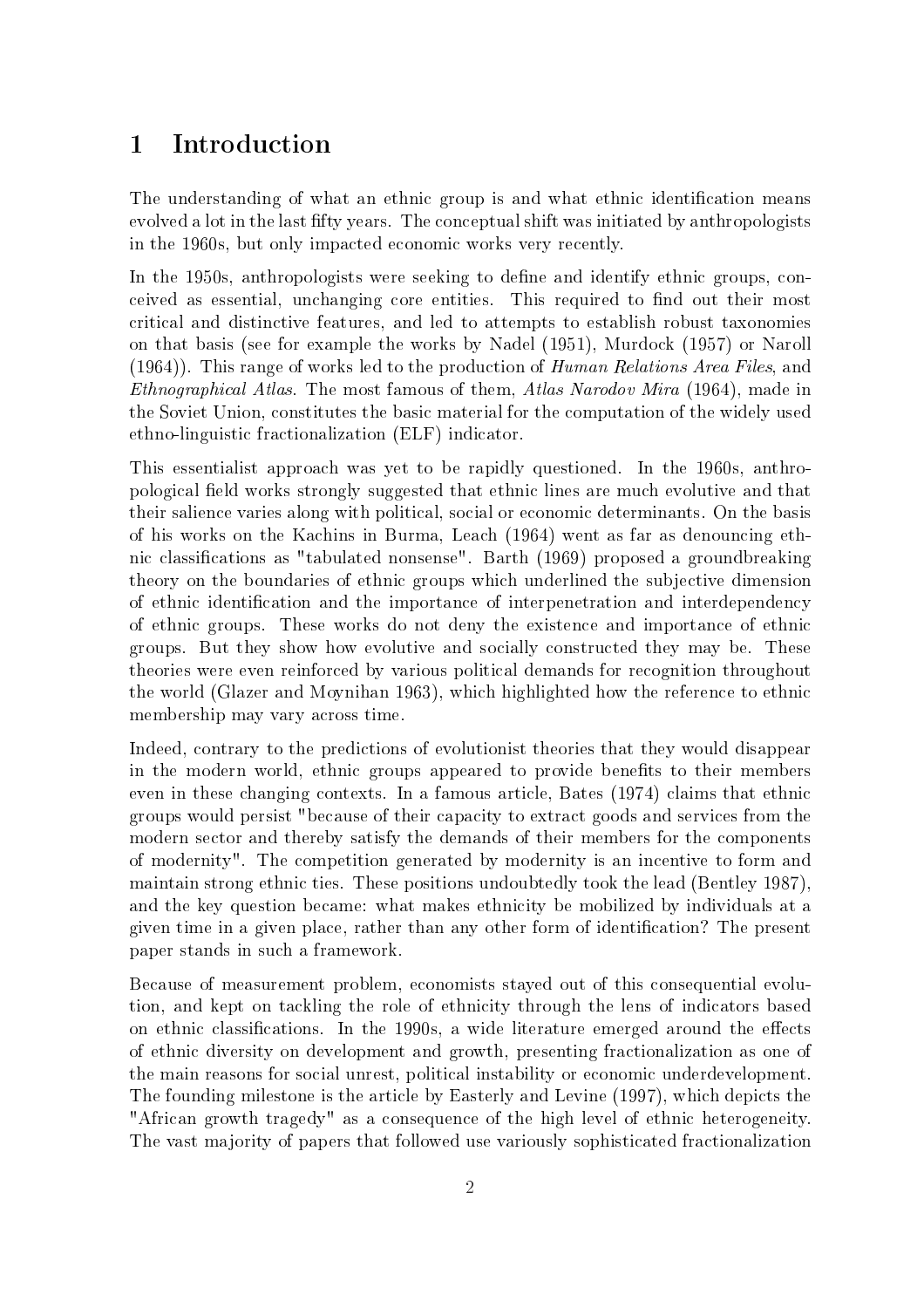indicators (see for example Bossert, D'Ambrosio, and La Ferrara (2006), Montalvo and Reynal-Querol (2005) or Esteban and Ray (1994)), taking fractionalization as an unvarying exogenous characteristic of a society and disregarding the variability of the salience of ethnic cleavages across time and space. Data availability of course explains why economists used these indicators rather than direct measures of ethnic salience. Until recently, no other measurement could be used than those based on classifications, as the subjective and evolutive dimensions of ethnicity are much more complicated to capture quantitatively.

The poor adequacy of such *objective* measures is all the more striking as these studies consider the subjectiveness of individuals as the driving factor for the weak social cohesion. Indeed, because it impacts the individuals' more or less intense feeling of trust (Alesina and La Ferrara 2000) and of membership to the community, heterogeneity is said to harm the quality of public policies (Alesina, Baqir, and Easterly 1999), the social and political stability (Easterly 2001), the quality of governance (Easterly, Ritzen, and Woolcock 2006), the level of investment (Montalvo and Reynal-Querol 2005) or infrastructures (Alesina et al. 2003), the prevalence of corruption (Olken 2006) etc. Fractionalization would lower the degree of empathy or trust that prevails in the society and therefore weaken the collective claim as well as the ability to define common goals or set up authority and solidarity mechanisms necessary to the implementation of public policies.

A recent series of works fortunately began to fill this gap. First, some papers focused on restricted areas to better disentangle the interactions between politics and ethnic salience. They showed convincingly how local politics could determine ethnic salience (Miguel  $2004$ ) (Posner  $2004b$ ) and how heterogeneity entails specific local equilibria (Miguel and Gugerty 2004) (Banerjee and Somanathan 2007).

As a second important improvement, the lack of appropriate measures was recently lled by a set of surveys - most of them realized in the frame of the Afrobarometer project - which include some data on subjective identification and on the salience of ethnicity in the political field. In this paper, we use an original set of surveys designed to analyze the informal sector in seven West-African main cities. These household surveys include "classical" information such as education, living conditions, health etc., but also several subjective questions on politics, governance or poverty. Among them is a question on the individual's ethnic identification, which made our study possible. We will come back to these data in section 2.

With this new material, it is now possible to seek what determines the relevance of ethnic boundaries and the strength of ethnic ties.

To the best of our knowledge, the political competition is the only explanatory dimension that has been investigated so far (Eifert, Miguel, and Posner 2007) (Norris and Mattes 2003). This approach focuses on the role of elites which may manipulate or at least exploit the feelings of ethnic loyalty and rivalry to achieve their goals (Posner 2006). It concurs with a variety of political science studies dedicated to the relationships between ethnicity and politics (Brass 1976) (Salamone 1985). In this top-down setting, the elites' quest for power appears as the driving force that fosters unity and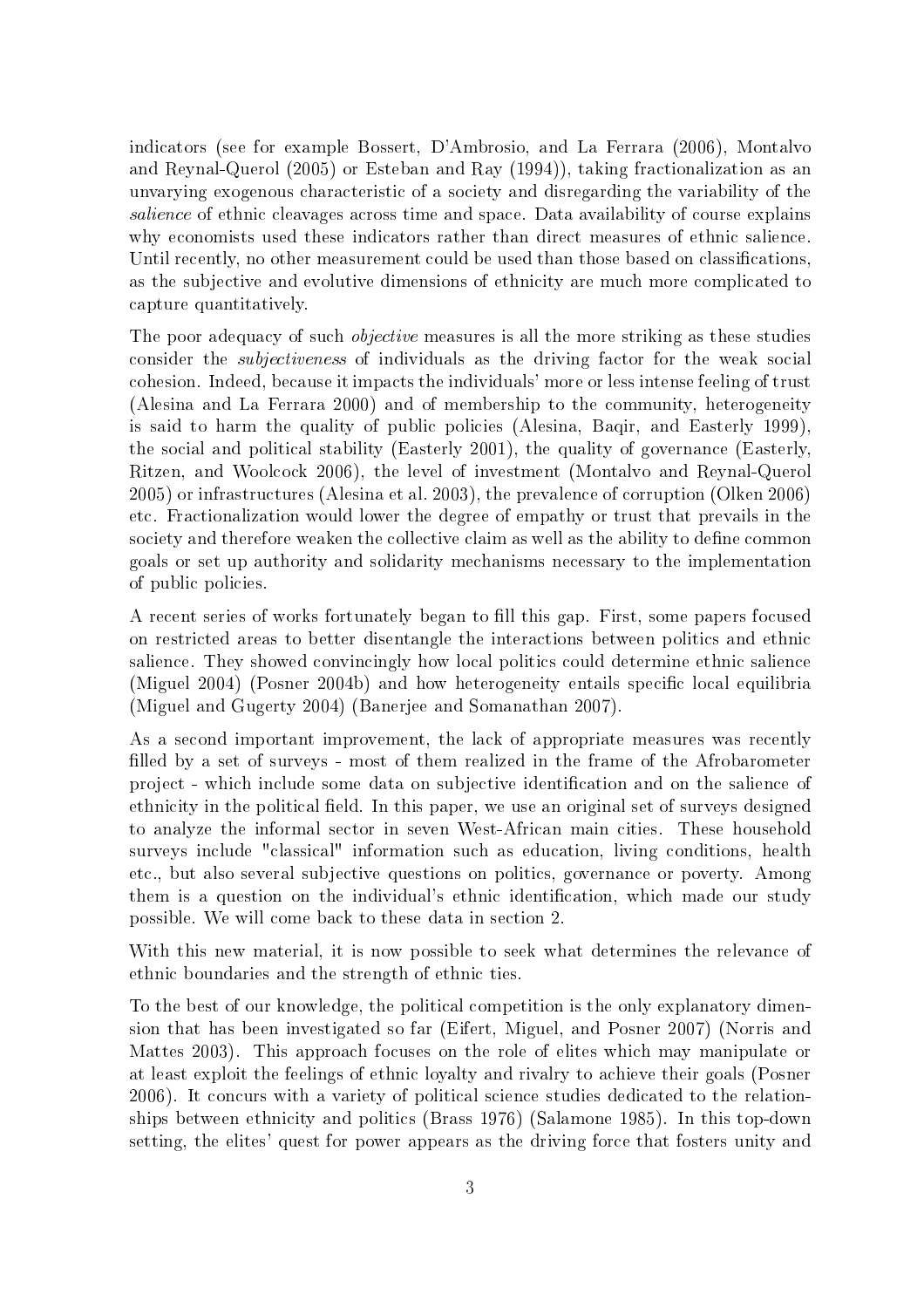mobilization of an ethnic group. This kind of studies also includes the attempts to draw classifications of "politically accurate ethnic groups" (see for example (Posner  $2004a$ ) or (Chandra  $2005$ )) on the basis of a huge effort to compile information and evidence on the level of ethnic salience. The focus is put on the collective determinants of the mobilization of an ethnic group. Although we test some of these results in this paper (see Appendix 5), it is not our main axis.

We rather focus here on *individual* incentives or determinants of ethnic identification. We must explicit here the conception of the nature of ethnic groups that underpins and legitimates such an investigation.

On the one hand, ethnic group is strongly ascriptive. Even if some constructivist ethnological studies sometimes underline how some ethnic groups were divided, unified or even created from scratch for political purposes (Amselle and M'Bokolo 1985), we believe it is not the most common case. Ethnic groups and families may rather be seen as two aspects of the same reality - kinship - at different scales. In Africa, ethnic groups are very often structured by a common origin - mythic or not -, lineage patterns, rules of transmission and sophisticated genealogical structures. The griots (traditional singers and storytellers) carry out the function of genealogists, perpetuate the memory of extended families and contribute to cement ethnic groups by keeping alive the consciousness of common membership. An ethnic group may well be viewed as a set of embedded familial structures, and ethnic ties are best thought about in terms of kinship. It is thus sensible to assume that each individual is assigned to a given ethnic group at birth.

But even if individuals know which is their ethnic group, ethnicity may be either mobilized or neglected voluntarily by the individual. This is the property of what some anthropologists called the duality of ethnicity (Van den Berghe 1976): it is both primordial to a certain extent - ethnic ties are innate, carry a duty of solidarity and reciprocity (Geertz 1963) and often have a sacred dimension (Shils 1957) - and it is however one of the many possible dimensions of identity that an individual can put forward. Fearon (1999) defined identity as the specific way an individual positions himself in the multiple social stratifications at a given moment. Identity may then evolve according to the individual's interest or need (Fearon 2002), and more or less involve ethnicity. Ethnic identification may thus be subject to rational choices by individuals.

Building on such a definition of ethnic identity, the relevant question becomes: what makes ethnicity be a facet of identity worth mobilizing by individuals? The microeconomics of social networks may provide many useful insights here. Social proximity - due to common ethnicity or to any other common characteristic - was shown to bring a lot to individuals in some specific social and economic contexts (Arrow 1972): solutions to agency problems in the enforceability of trade contracts (Greif 1993), formation of mutual insurance networks (Fafchamps 1992), intergenerational transmission of property (La Ferrara 2007), financial decisions (Karlan 2007) or integration on the job market (Granovetter 1974). Ethnicity may be a powerful feature to build such social networks. As Habyarimana et al. (2006) have shown recently on the ground of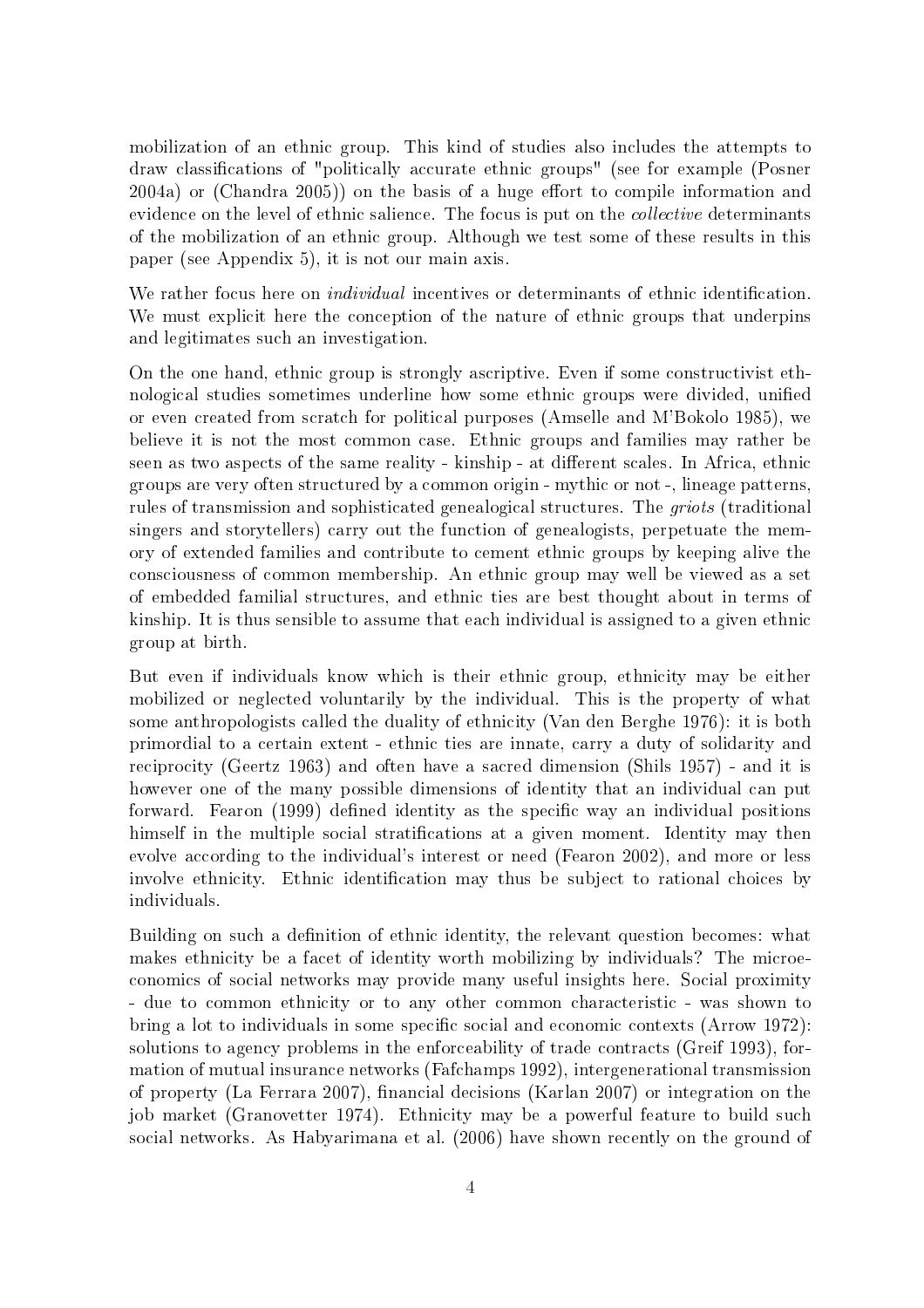experimental methods, ethnicity may be used rationally as a "social focal point" that allows individuals to solve coordination problems, even if common membership did not create pre-existing social rules (Habyarimana et al. 2007). This provides individuals a strong rationale for deciding to take advantage of the ethnic membership.

In this paper we investigate the individual conditions in which people tend to refer to their ethnic group<sup>1</sup>. After having presented the data in section 2, we first propose a general estimation of the individual determinants of ethnic identification (section 3). We show the impact of education and migration, as well as the intergenerational transmission of values. Our first results on the impact of the job market lead us to investigate that dimension further, which we do in section 4. When individuals are willing to experience occupational mobility, they identify to their ethnic group if its insertion on the job market may help them reach a better job. We suggest in section 5 that these effects depend much on the fact that individuals have an initial deprivation of social capital, which makes ethnicity appear as a substitute. Section 6 concludes.

## 2 Data

In this paper we use a set of seven "1-2-3" surveys that were carried out by DIAL, AFRISTAT and the National Institutes of Statistics in the main cities of seven West-African countries: Cotonou (Benin), Ouagadougou (Burkina Faso), Abidjan (Côte d'Ivoire), Bamako (Mali), Niamey (Niger), Dakar (Senegal) and Lome (Togo). These surveys are identical and therefore strictly comparable. They were carried on in the early 2000s on large samples representative of the urban population.

The surveys all include the following question: "which group (or community) are you the most proud to belong to?". Two answers are possible: the ethnic group or the nation. The survey in Dakar is the only one which includes religion as a third possible answer. This may not be mixed up with ethnicity, all the more as 92% of the sample in Dakar declares being Muslim. We thus considered that religious identification may more accurately be aggregated to national identification. This leads to quite homogeneous rates of ethnic identification in the seven main cities (Figure 1).

The way this question is formulated makes the answer disconnected from the arbitrary classifications that were used before. When he answers the question, the respondent may think of any ethnic group or sub-group as his reference group. The survey thus does not impose individuals an ethnic identity that may be inappropriate, but leaves the door open to their own interpretation of which ethnic group they belong to.

We then include a range of variables that describe the individual's situation in terms of education, occupation and migration status, along with classical demographical information. To study the alternative between national identification and ethnic identification, it makes sense to restrict the sample to adults - individuals older than 18 -

 $1$ We also examined some political factors that previous literature showed as also playing a role. The results are provided in Appendix 5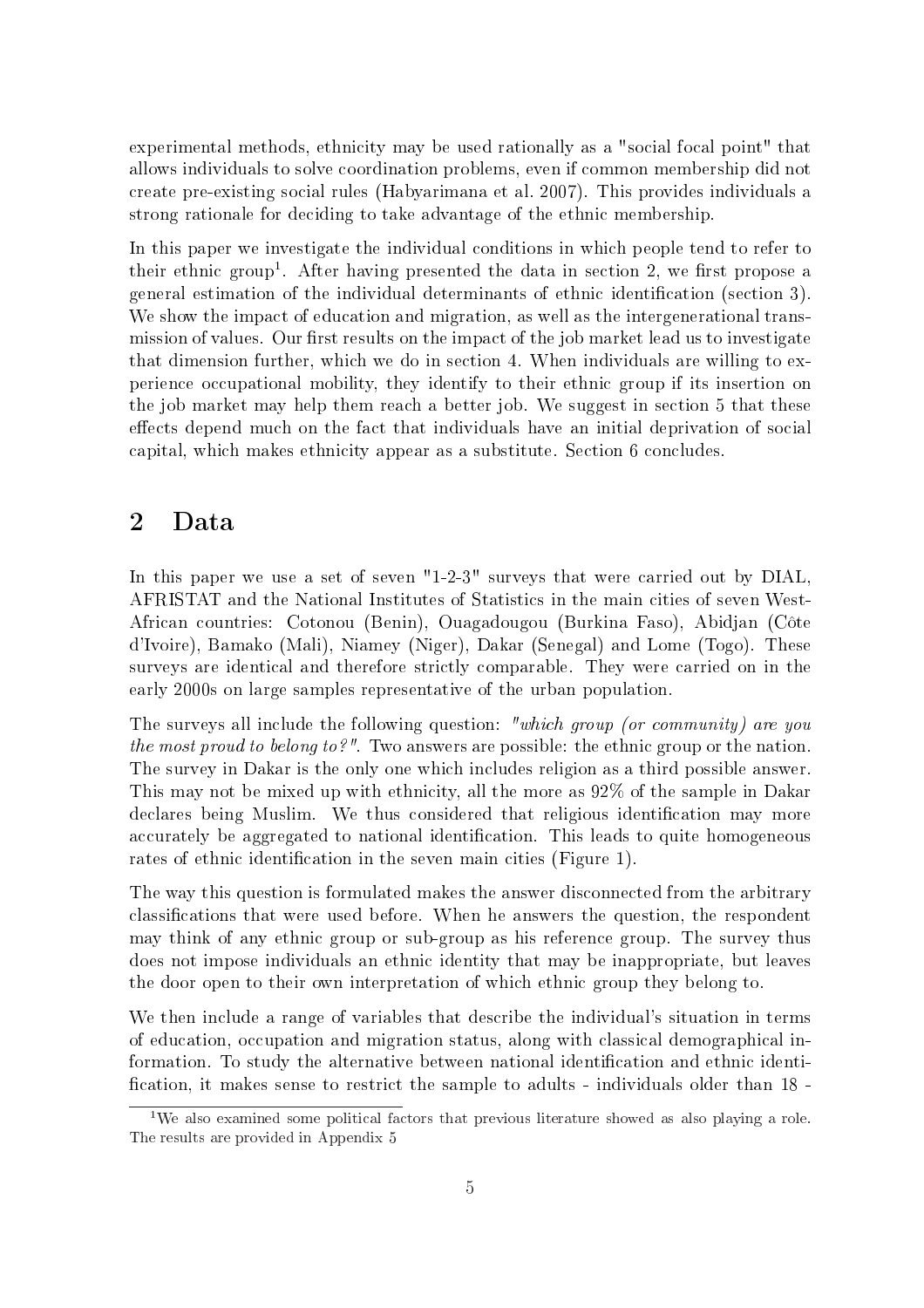

**Which group are you the most proud to belong to?**

Figure 1: Frequency of ethnic identification in the main cities of seven countries

who have the nationality of the country considered. Our final sample includes  $30,042$ individuals older than 18. Descriptive statistics are provided in Table 1.

## 3 A first estimation of ethnic identification

We regress the binary variable "to be more proud of one's ethnic group" on the set of individual characteristics presented above. Our method is similar to the one used by Eifert, Miguel, and Posner (2007)<sup>2</sup>. We use Logit estimations. Results are displayed in Table 2.

#### 3.1 The impact of education, migration and position on the job market

We first examine the effect of demographical or origin variables. Females appear to identify more to their ethnic group. This result holds when we add other observable

<sup>&</sup>lt;sup>2</sup>The authors use the recently published Afrobarometer surveys on twelve mainly English-speaking East- or Southern African countries, and focus on the effect of the proximity of an election. They find it to be a determinant of ethnic salience at the individual level. They also find that ethnic identification is a positive function of the degree of competition that individuals experience in their quest for protected jobs.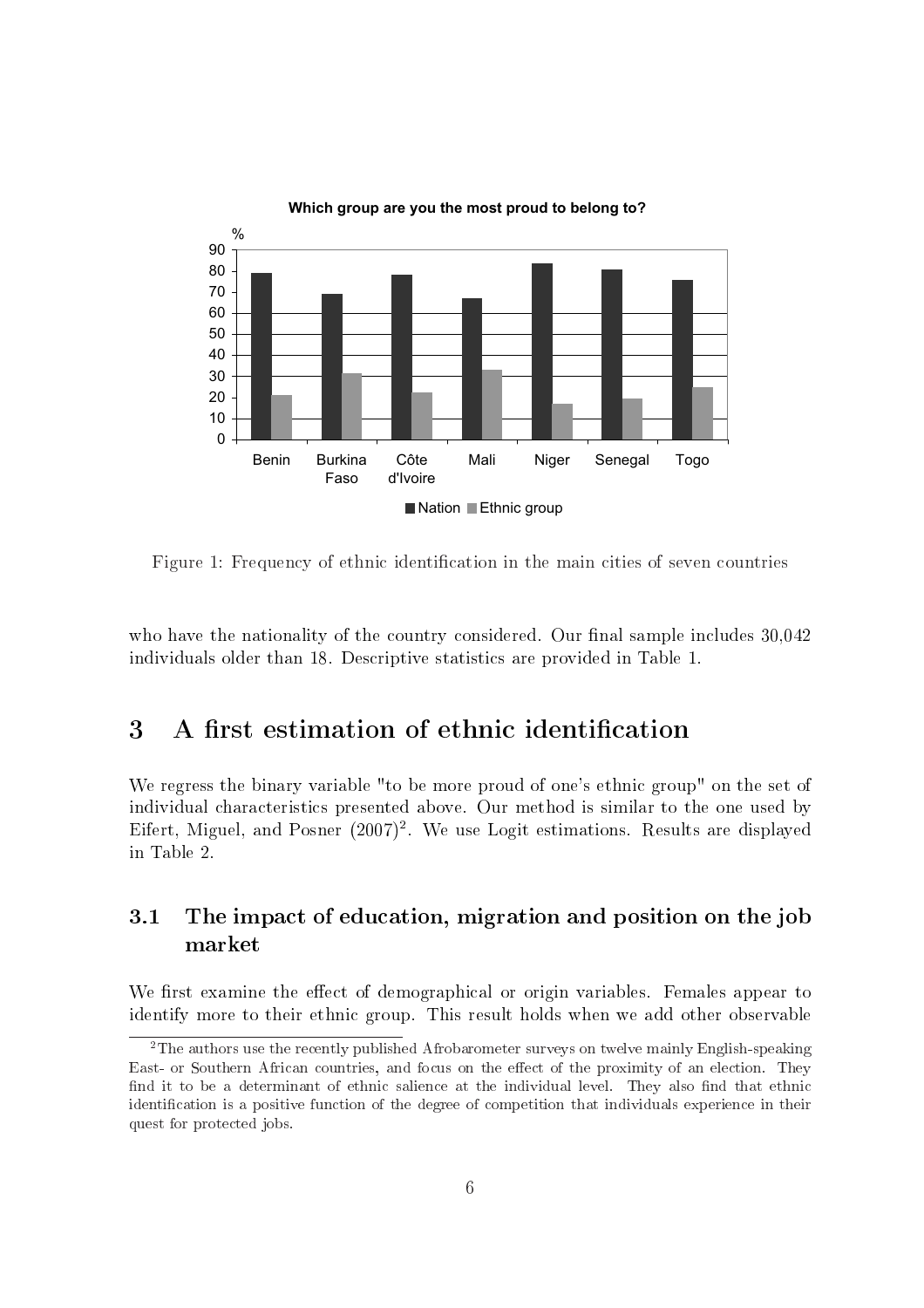|                                   |          | <b>Burkina</b> | Côte     |         |              |          |             |              |
|-----------------------------------|----------|----------------|----------|---------|--------------|----------|-------------|--------------|
|                                   | Benin    | Faso           | d'Ivoire | Mali    | <b>Niger</b> | Senegal  | <b>Togo</b> | <b>Total</b> |
| Demographical background          |          |                |          |         |              |          |             |              |
| Father farmer $(\%)$              | 36.2     | 52.2           | 47.8     | 37.2    | 47.7         | 28.2     | 40.7        | 40.7         |
| Female $(\%)$                     | $51.6\,$ | 45.1           | 49.3     | 48.8    | 50.8         | 55.6     | 46.3        | 50.8         |
| Age                               | 34.5     | 35.2           | 31.9     | 35.2    | 35.0         | 35.4     | 35.5        | 34.0         |
| Size of the household             | 5.8      | 7.1            | 6.8      | 7.9     | 8.0          | $\,9.9$  | 4.7         | 7.5          |
| Migration                         |          |                |          |         |              |          |             |              |
| Born in the same place $(\%)$     | 50.4     | 43.6           | 32.6     | 48.1    | 43.0         | 60.9     | 39.0        | 47.63        |
| Migrant from an urban area $(\%)$ | 29.4     | 43.8           | 58.7     | 35.0    | $31.5\,$     | 28.5     | 46.4        | 35.81        |
| Migrant from a rural area $(\%)$  | 20.2     | 12.6           | 9.1      | 16.9    | $25.5\,$     | $10.7\,$ | 14.6        | 16.56        |
| Education                         |          |                |          |         |              |          |             |              |
| Never attended school $(\%)$      | 21.5     | 42.1           | 21.5     | 48.0    | 43.4         | 35.2     | 17.5        | 30.5         |
| At least attended                 |          |                |          |         |              |          |             |              |
| primary school $(\%)$             | 30.2     | 22.8           | 25.1     | 15.3    | 19.9         | 33.4     | 32.2        | 26.1         |
| At least attended                 |          |                |          |         |              |          |             |              |
| secondary school $(\%)$           | 36.6     | 28.1           | 39.4     | 30.1    | 27.9         | 25.3     | 43.4        | 33.4         |
| At least attended                 |          |                |          |         |              |          |             |              |
| post-secondary school $(\%)$      | 11.6     | 6.9            | 14.0     | 6.6     | 8.7          | 6.2      | 6.8         | 10.0         |
| Occupation                        |          |                |          |         |              |          |             |              |
| Inactive excl. students $(\%)$    | 11.9     | 12.2           | 9.7      | 17.7    | 22.9         | 22.3     | 8.8         | 15.1         |
| Student $(\%)$                    | 11.2     | 6.2            | 10.4     | 8.2     | 7.9          | 6.4      | 4.8         | 8.7          |
| Unemployed $(\%)$                 | 5.8      | 13.4           | 15.6     | 9.9     | 16.0         | 15.9     | 9.7         | 13.4         |
| Formal private sector $(\%)$      | 7.9      | 7.4            | 14.4     | 8.2     | 6.6          | 8.8      | 8.3         | 10.3         |
| Informal private sector $(\%)$    | 56.0     | 49.6           | 43.8     | 48.1    | 36.1         | 41.7     | 60.9        | 45.6         |
| Civil servant $(\%)$              | 7.1      | 9.6            | 6.1      | $7.5\,$ | 10.1         | 4.6      | 7.3         | 6.6          |
| <b>Observations</b>               | 6,028    | 1,642          | 3,752    | 4,399   | 6,050        | 6,668    | 1,503       | 30,042       |

Table 1: Descriptive statistics

characteristics, meaning that it is not driven by the fact that being a woman is associated with some specific characteristics on education, migration, integration on the job market etc. Age appears to play a signicant negative role. This is robust to such changes as introducing age in a quadratic function, introducing a discrete variable of age classes or dropping the education variables that could interact with the effect of age in a context where schooling rapidly increases over generations in Africa. The effect of age may surprise: older people show a lower propensity to ethnic identification, although they are often thought to be more attached to traditional values while younger people are seen as vectors of modernity. The effect of the size of household also contradicts the view that there is a link between demographical transition and the loss of traditional values like ethnicity. Living in a more numerous household lowers the probability to refer to one's ethnicity, although the result does not seem very robust across specifications and is no more significant when country fixed effects are added to the regression. We will come back to these surprising results on age and the size of households in section 5, after having investigated the existence of an active identification. We will see how they may be interpreted as revealing the fact that ethnic identification is a resource of social capital for those who are deprived of it.

Having a father farmer (when the respondent is 15 years old) increases the probability to feel proud of one's ethnic group by 5% when this variable is introduced along with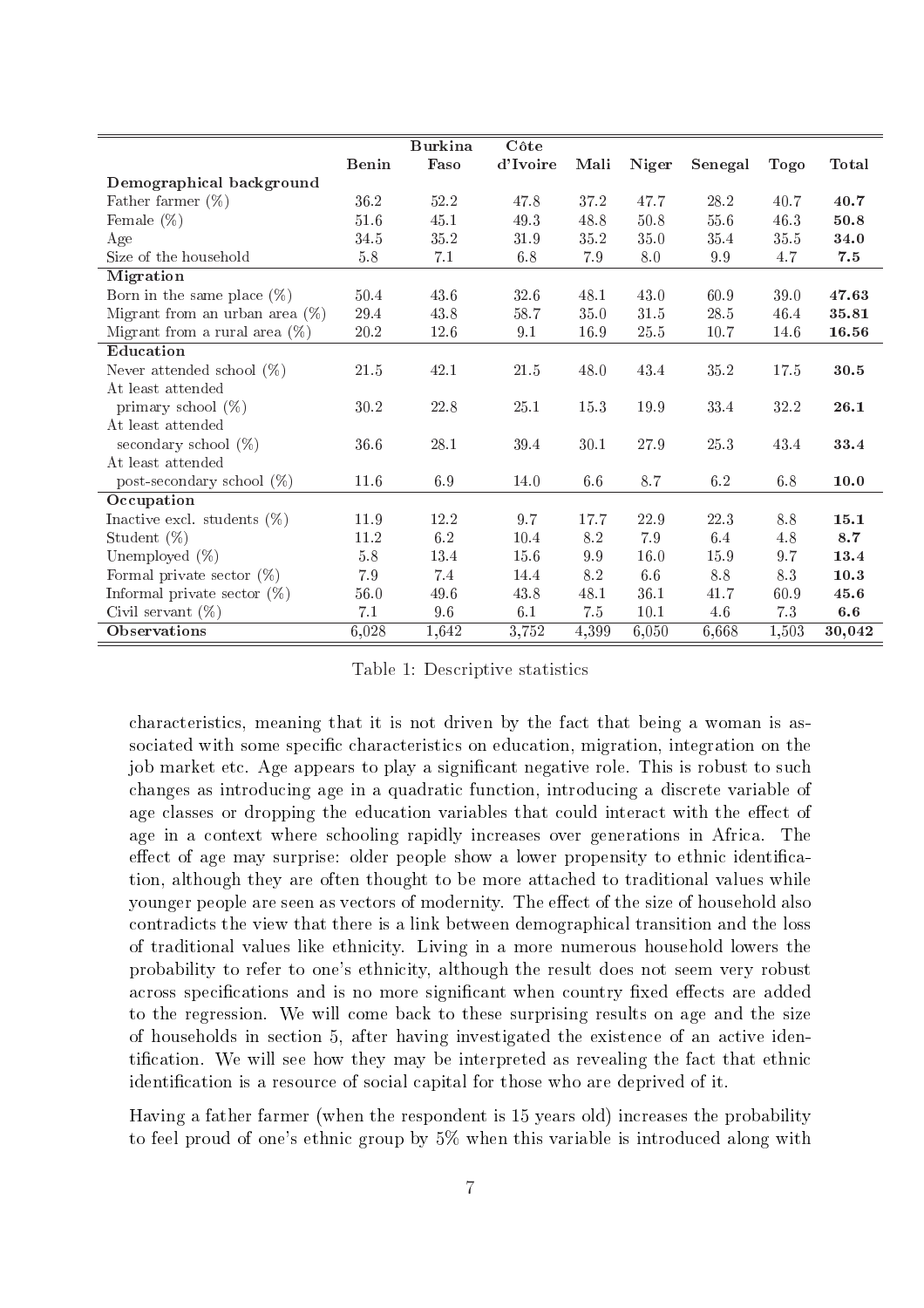|                                     | $\overline{(1)}$ | $\overline{(2)}$ | $\overline{(3)}$ | (4)          | (5)         | $\overline{(6)}$ |
|-------------------------------------|------------------|------------------|------------------|--------------|-------------|------------------|
| Female                              | $0.04***$        | $0.04***$        | $0.02***$        | $0.03***$    | $0.03***$   | $0.02***$        |
|                                     | (0.04)           | (0.04)           | (0.05)           | (0.05)       | (0.05)      | (0.04)           |
| Age                                 | $-0.00**$        | $-0.00***$       | $-0.00***$       | $-0.00$ ***  | $-0.00$ *** | $-0.00**$        |
|                                     | (0.00)           | (0.00)           | (0.00)           | (0.00)       | (0.00)      | (0.00)           |
| Father farmer                       | $0.05***$        | $0.03***$        | $0.02*$          | $0.02*$      | $0.02*$     |                  |
|                                     | (0.05)           | (0.05)           | (0.05)           | (0.05)       | (0.05)      |                  |
| Size of the household               | $-0.00**$        | $-0.00$          | $-0.00**$        | $-0.00*$     | $-0.00$     | $-0.00***$       |
|                                     | (0.00)           | (0.00)           | (0.00)           | (0.00)       | (0.00)      | (0.00)           |
| Migrant from a rural area           |                  | $0.03**$         | $0.02*$          | 0.02         | $0.02**$    | $0.03***$        |
|                                     |                  | (0.07)           | (0.07)           | (0.07)       | (0.07)      | (0.06)           |
| Migrant from an urban area          |                  | $0.04***$        | $0.04***$        | $0.04***$    | $0.04***$   | $0.04***$        |
|                                     |                  | (0.05)           | (0.05)           | (0.05)       | (0.05)      | (0.04)           |
| Attended primary school             |                  |                  | $-0.03***$       | $-0.03***$   | $-0.02**$   | $-0.04***$       |
|                                     |                  |                  | (0.06)           | (0.06)       | (0.06)      | (0.05)           |
| Attended middle or secondary school |                  |                  | $-0.06***$       | $-0.06***$   | $-0.06***$  | $-0.07***$       |
|                                     |                  |                  | (0.06)           | (0.06)       | (0.06)      | (0.05)           |
| Attended post-secondary school      |                  |                  | $-0.09***$       | $-0.09***$   | $-0.08***$  | $-0.09***$       |
|                                     |                  |                  | (0.10)           | (0.10)       | (0.10)      | (0.09)           |
| Inactive                            |                  |                  |                  | 0.01         | 0.02        | 0.01             |
|                                     |                  |                  |                  |              |             |                  |
|                                     |                  |                  |                  | (0.11)       | (0.12)      | (0.10)           |
| Student                             |                  |                  |                  | 0.02         | 0.02        | 0.02             |
|                                     |                  |                  |                  | (0.13)       | (0.13)      | (0.11)           |
| Unemployed                          |                  |                  |                  | $0.04*$      | $0.04*$     | $0.04**$         |
|                                     |                  |                  |                  | (0.12)       | (0.12)      | (0.10)           |
| Private informal sector             |                  |                  |                  | $0.04**$     | $0.04*$     | $0.03*$          |
|                                     |                  |                  |                  | (0.10)       | (0.10)      | (0.09)           |
| Private formal sector               |                  |                  |                  | $0.04*$      | $0.04*$     | $0.03*$          |
|                                     |                  |                  |                  | (0.12)       | (0.12)      | (0.10)           |
| Country fixed effects               | no               | no               | $\mathbf{n}$     | $\mathbf{n}$ | yes         | $\mathbf{n}$     |
| Observations                        | 21596            | 20789            | 20733            | 20733        | 20733       | 27503            |
| Log-likelihood                      | $-11685.62$      | $-11252.04$      | $-11165.39$      | $-11158.26$  | $-11049.93$ | $-14650.52$      |

Logit estimations, with marginal effect estimates (at mean values for the explanatory variables). Standard errors in parentheses. Significantly different than zero at 90% (\*), 95% (\*\*), 99% (\*\*\*) confidence levels. Omitted migration status: "born in the city". Omitted education level: "never attended school". Omitted occupation: "civil servant".

Table 2: A first estimation of the individual determinants of ethnic identification

demographical indicators only, but the magnitude and significance of the direct effect are much more limited after controlling for the level of education. There may be a transmission of specific, more ethnic-oriented values to people with farming origin, but the main effect seems to be the intergenerational rigidity in schooling opportunities. We have shown that having a father farmer sharply decreases the probability to reach a high level of education in Africa (Bossuroy and Cogneau 2008). There may be both a direct and indirect effect here, and the fact that the significance and magnitude of the direct effect sharply decreases when other variables are added suggests that the indirect effect is important.

We then examine the impact of the migration status. Three categories may be constructed from the results of the survey: people born in the main city, people born in an other urban area (excluding the main city) and people born in a rural area. Table 1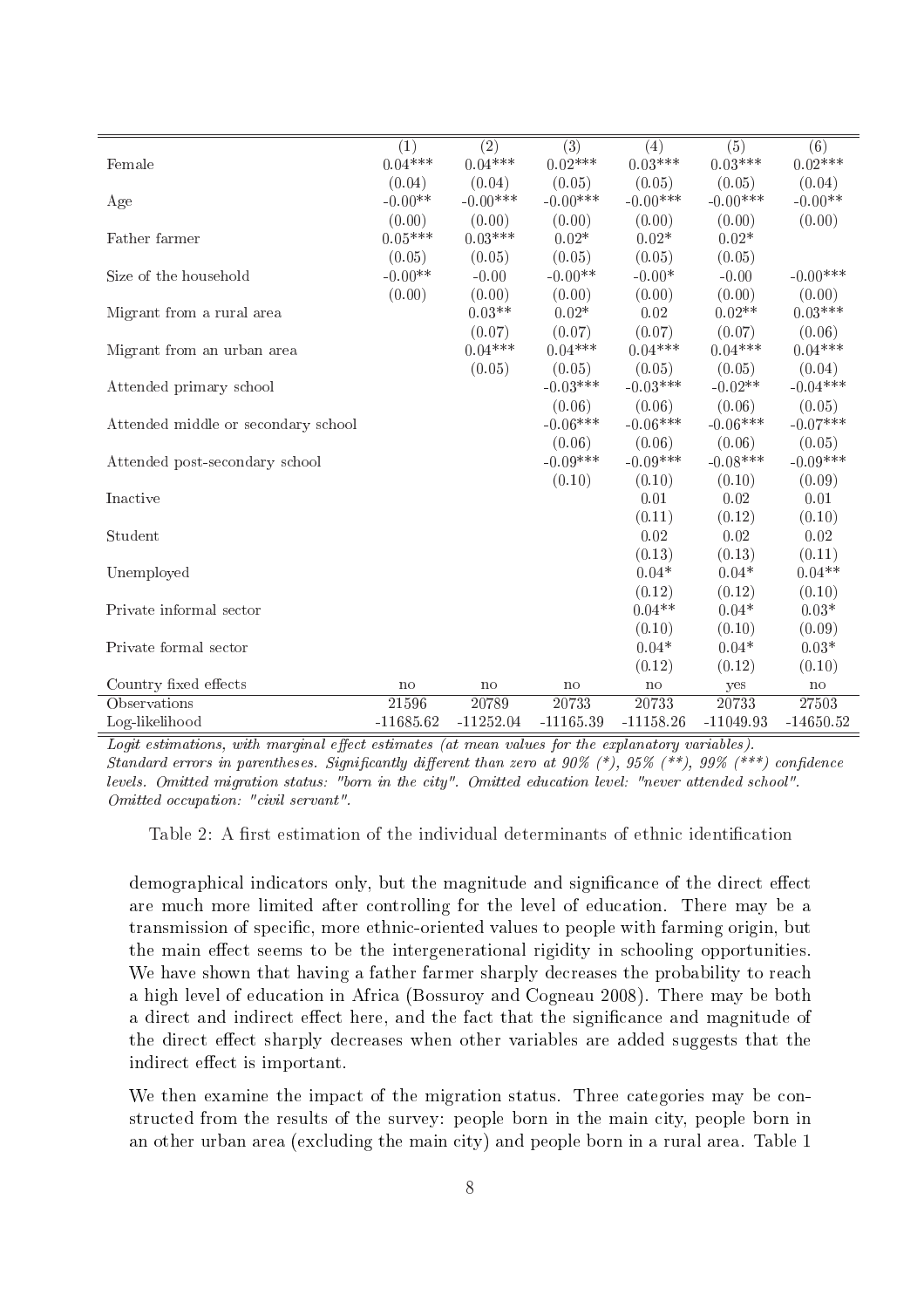shows that natives represent about a half of the population of the capitals, while urban migrants represent between 30 and 50% of the rest. Migrants from rural areas are the most numerous in Niger, where they represent more than one inhabitant of Niamey out of four. Being a migrant, wherever from, appears as a strong determinant for salience of ethnicity. A first explanation may be that for cultural reasons, people born in the main city have a different set of values and feel more proud of their nation. We could expect that this is an effect of living in open, cosmopolitan cities as opposed to remote hamlets. But this explanation is weakened by the fact that being a migrant from an urban area is as good a predictor of ethnic pride as being a migrant from a rural area. This result could be due to the fact that we control for the father being a farmer, but it holds even when we do not control for this effect (column 6). An other more convincing explanation may thus be that being a migrant entails a specific attitude to ethnic pride, ethnic identification being mobilized as (or reflecting) a strategy to get inserted in the society. Section 4 will provide evidence on this by analyzing the impact of ethnic groups' insertion on the urban job market, with a specific emphasis on the migrants' behavior.

Education stands out as a very robust and signicant determinant of ethnic identi fication, with the highest magnitude: whatever the specification of the model, being educated has a strong negative effect on the propensity to refer to the ethnic group. All education modalities included in the regression have significant negative impacts as compared to the omitted variable "having never attended school" (which concerns between 17.5% of the population in Lome, Togo, and 48.0% in Bamako, Mali). This finding is robust to shifts in the definition of education levels. Including the continuous variable "number of school years" instead of education classes also confirms the robustness of this result. Furthermore, the deterrent effect increases with the level attained: absolute values of marginal coefficient estimates increase. When all other parameters are controlled for (column 5), having attended primary school lowers the probability to refer to the ethnic group by 2%, having attended secondary level lowers it by 6% and post-secondary education (a level reached by less than 10% of the sample) by more than  $8\%$ . There may first be a direct effect of education on values and references. Education provides the knowledge and open-mindedness that allows people to refer more to their nation, and interactions with people of different backgrounds are frequent during education years, which may decrease the sense of ethnicity. But a high level of education also makes it less necessary to rely on ethnic solidarity to reach one's objectives, typically find a good job. We will discuss this effect in the following sections.

Including the individual's occupation status (column 4) reveals that the lower the level of integration on the job market, the higher the level of ethnic identification. With the most stable and protected occupational status - civil servant - taken as a reference, every modality appears to determine positively and signicantly the level of ethnic identification. Maybe we only capture the fact that civil servants have a certain *ethos* that makes them more prone to refer to the nation for which they work on a daily basis. But it is striking that being out of the job market (either student or any other kind of inactive status) does not have any significantly impact on ethnic identification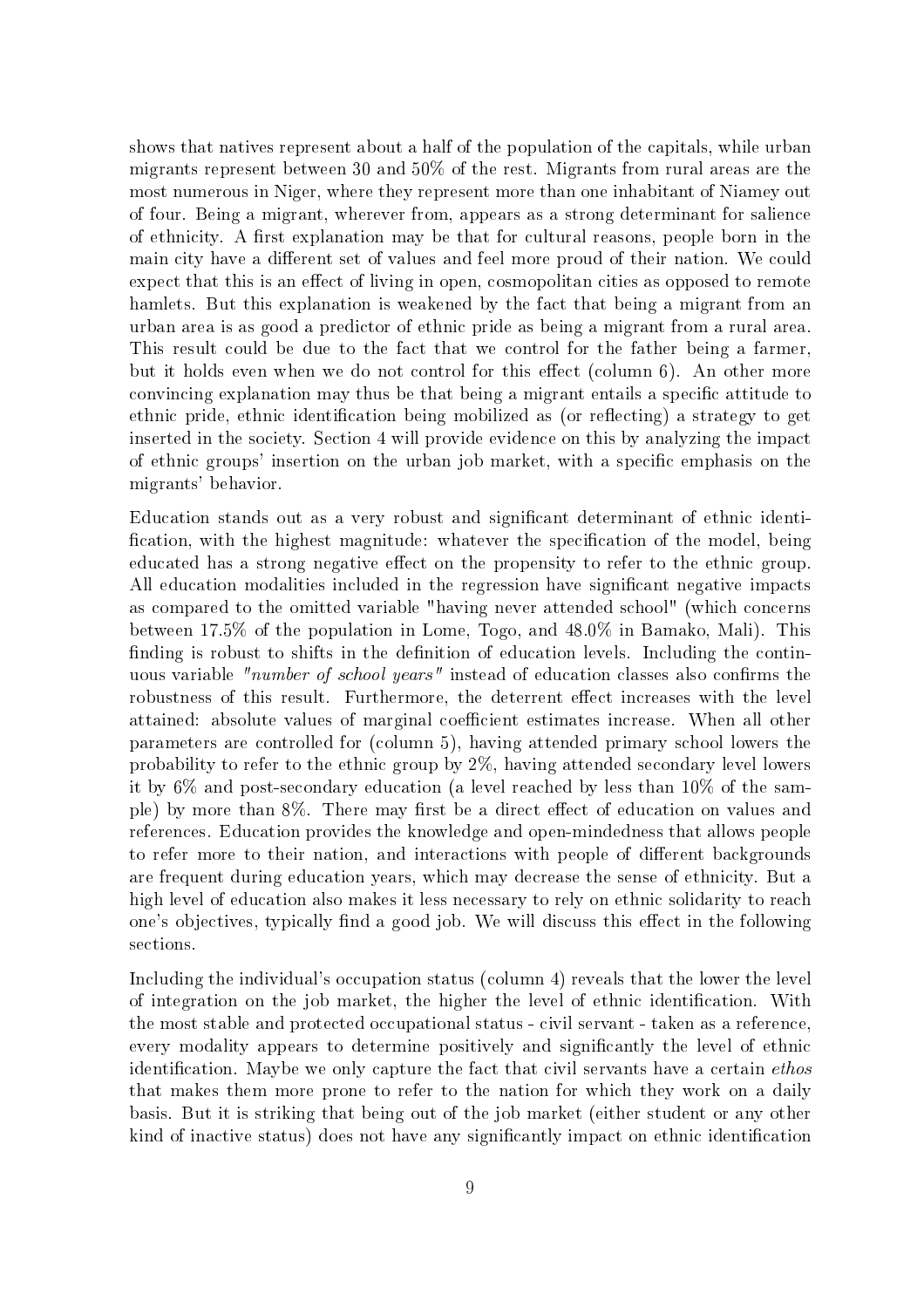when compared to being a civil servant. Inactivity is specific in that it is a situation where low competition prevails, since individuals are not (or no more) competing in the job market. Competition does hold among students, but being successful in the studies is not the same as being integrated on the job market: in principle, interpersonal connections and social networks are less necessary. So it may be that the level of precariousness that individuals experience on the job market determines their degree of ethnic identification, because of the will to experience an upward occupational mobility and the efficiency of strategies based on ethnic networks. The insertion of the ethnic group itself should therefore be examined, which we do in the next sections. Interestingly -and consistently-, introducing a revenue variable does not help to explain the salience of ethnicity (results not shown). The status is the driver.

The strategic dimension of ethnic identification for occupational mobility is tough to identify, since the effect is endogenous by nature: being in a precarious situation may lead people to strategically mobilize their ethnic membership, which in turn is supposed to improve their situation. However, one should note that this bias would cause the effects to be underestimated and not overestimated: since ethnic identification reduces the probability of, say, unemployment, the impact of unemployment on the propensity to refer to one's ethnic group should be even more important than what we observe. We thus may consider that the job market status appears to have an influence, which we suspect to be related to the will of upward mobility, and we will investigate this strategic identification in greater details in section 4. But we first turn to the role of the family.

#### 3.2 The role of the familial background

We now try to investigate further the role of family background. In our initial estimation, we already introduced an occupation variable for the father, namely whether he was farmer at the time the respondent was 15 years old. The estimations show that having a father farmer increases the probability to refer to the ethnic group, more as a by-product of a low educational mobility than as the result of a specific intergenerational transmission of values. The surveys also include a question on the level of education of the father, but we have to take this variable with caution since the fairly low amount of missing values is very unequally distributed across the countries, with 43% in Senegal, 8% in Mali and not a single missing value in Burkina Faso or Côte d'Ivoire. The way it was coded is thus unclear and may reveal differences between countries.

Aside with these two variables, in the cases where the father and his child are members of the same household, we can also use the father's own identication group. The problem is of course that having the father and the child in the same household remember that we restrict our sample to people above 18 years old - does not occur very frequently, so that the number of missing values is very high. Besides, the observations selected by the availability of this variable are far from random for it requires that the child still lives at his father's place or that the father is hosted by one of his children.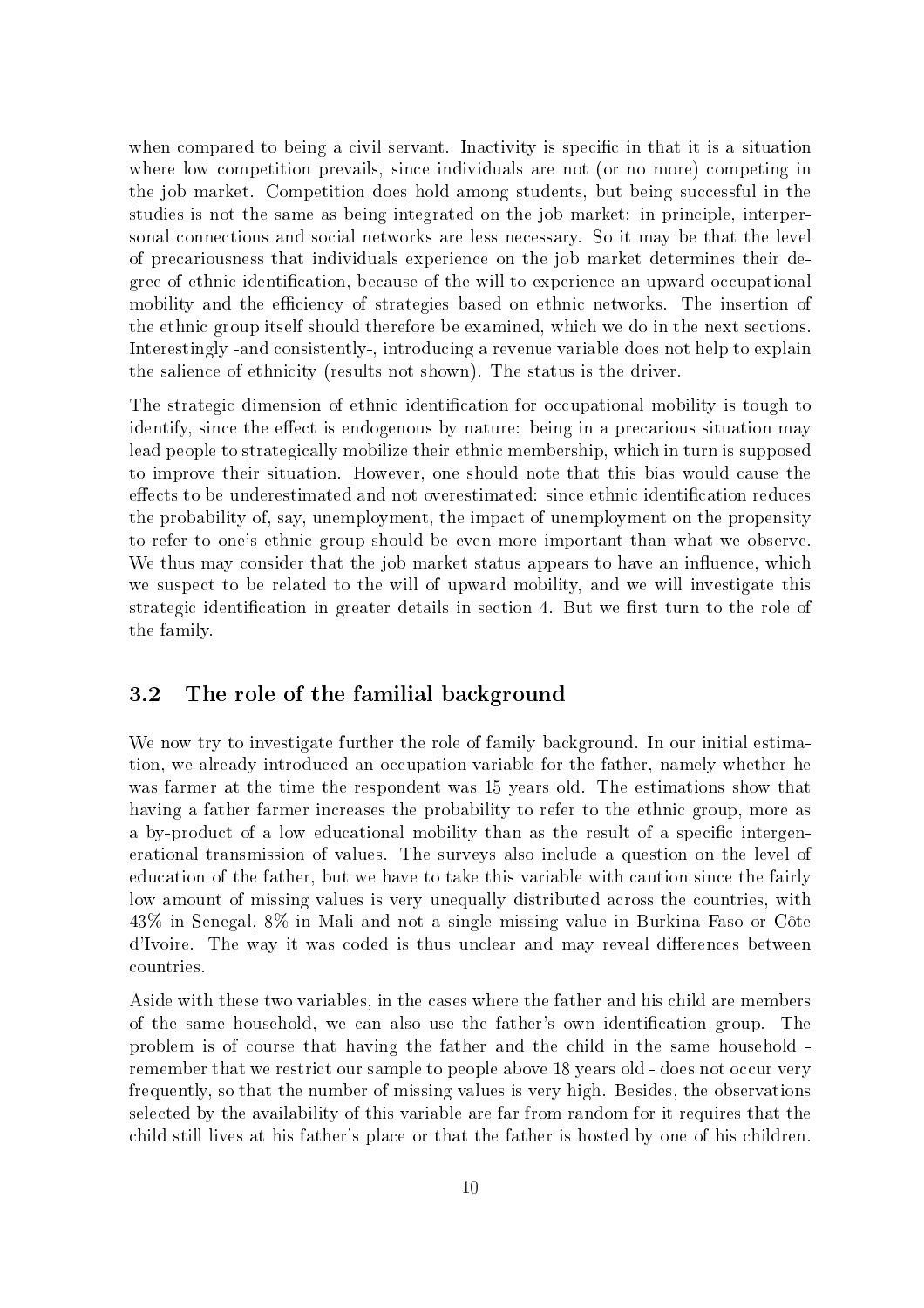We are likely to select younger people who have not yet founded their own household, individuals whose retired parents cannot provide for their own subsistence, or more traditional families (as compared to the urban standard) in which several generations live together. But keeping these caveats in mind, it may be interesting to focus on younger people of our sample and have a look on how identification passes over from generation to generation.

We thus re-run our baseline regression on a sub-sample of young people (18 to 25 years old). Results are shown in Table 3. The sample size is smaller when the father's identification is introduced (Columns 1 and 4) because it requires that the father and the child live in the same household.

|            |                                                                                                                                                                                                   |                                                                                                                                                                                                                  | $\left( 4\right)$                                                                                                                                                                                                                                                |
|------------|---------------------------------------------------------------------------------------------------------------------------------------------------------------------------------------------------|------------------------------------------------------------------------------------------------------------------------------------------------------------------------------------------------------------------|------------------------------------------------------------------------------------------------------------------------------------------------------------------------------------------------------------------------------------------------------------------|
|            |                                                                                                                                                                                                   |                                                                                                                                                                                                                  | $0.32***$                                                                                                                                                                                                                                                        |
|            |                                                                                                                                                                                                   |                                                                                                                                                                                                                  | (0.14)                                                                                                                                                                                                                                                           |
|            |                                                                                                                                                                                                   |                                                                                                                                                                                                                  | 0.04                                                                                                                                                                                                                                                             |
|            |                                                                                                                                                                                                   |                                                                                                                                                                                                                  | (0.22)                                                                                                                                                                                                                                                           |
|            |                                                                                                                                                                                                   |                                                                                                                                                                                                                  | 0.02                                                                                                                                                                                                                                                             |
|            |                                                                                                                                                                                                   |                                                                                                                                                                                                                  | (0.16)                                                                                                                                                                                                                                                           |
|            |                                                                                                                                                                                                   |                                                                                                                                                                                                                  | 0.02                                                                                                                                                                                                                                                             |
| (0.12)     | (0.08)                                                                                                                                                                                            |                                                                                                                                                                                                                  | (0.14)                                                                                                                                                                                                                                                           |
| $-0.01**$  | $-0.01**$                                                                                                                                                                                         | $-0.01***$                                                                                                                                                                                                       | $-0.01**$                                                                                                                                                                                                                                                        |
| (0.03)     | (0.02)                                                                                                                                                                                            | (0.02)                                                                                                                                                                                                           | (0.03)                                                                                                                                                                                                                                                           |
| $-0.00$    | $-0.00*$                                                                                                                                                                                          | $-0.00*$                                                                                                                                                                                                         | $-0.00$                                                                                                                                                                                                                                                          |
| (0.01)     | (0.01)                                                                                                                                                                                            | (0.01)                                                                                                                                                                                                           | (0.01)                                                                                                                                                                                                                                                           |
| $-0.01$    | 0.00                                                                                                                                                                                              | 0.02                                                                                                                                                                                                             | $-0.01$                                                                                                                                                                                                                                                          |
|            |                                                                                                                                                                                                   |                                                                                                                                                                                                                  | (0.34)                                                                                                                                                                                                                                                           |
| $0.06**$   | $0.04**$                                                                                                                                                                                          |                                                                                                                                                                                                                  | $0.09***$                                                                                                                                                                                                                                                        |
|            |                                                                                                                                                                                                   |                                                                                                                                                                                                                  | (0.20)                                                                                                                                                                                                                                                           |
| $-0.02$    | $-0.03$                                                                                                                                                                                           |                                                                                                                                                                                                                  | $-0.01$                                                                                                                                                                                                                                                          |
|            |                                                                                                                                                                                                   |                                                                                                                                                                                                                  | (0.21)                                                                                                                                                                                                                                                           |
| $-0.01$    | $-0.02$                                                                                                                                                                                           |                                                                                                                                                                                                                  | 0.00                                                                                                                                                                                                                                                             |
|            |                                                                                                                                                                                                   |                                                                                                                                                                                                                  | (0.22)                                                                                                                                                                                                                                                           |
|            |                                                                                                                                                                                                   |                                                                                                                                                                                                                  | 0.01                                                                                                                                                                                                                                                             |
|            |                                                                                                                                                                                                   |                                                                                                                                                                                                                  | (0.36)                                                                                                                                                                                                                                                           |
|            |                                                                                                                                                                                                   |                                                                                                                                                                                                                  | 0.10                                                                                                                                                                                                                                                             |
|            |                                                                                                                                                                                                   |                                                                                                                                                                                                                  | (0.73)                                                                                                                                                                                                                                                           |
|            |                                                                                                                                                                                                   |                                                                                                                                                                                                                  | 0.09                                                                                                                                                                                                                                                             |
|            |                                                                                                                                                                                                   |                                                                                                                                                                                                                  | (0.70)                                                                                                                                                                                                                                                           |
|            |                                                                                                                                                                                                   |                                                                                                                                                                                                                  | 0.14                                                                                                                                                                                                                                                             |
|            |                                                                                                                                                                                                   |                                                                                                                                                                                                                  | (0.72)                                                                                                                                                                                                                                                           |
|            |                                                                                                                                                                                                   |                                                                                                                                                                                                                  | 0.13                                                                                                                                                                                                                                                             |
|            |                                                                                                                                                                                                   |                                                                                                                                                                                                                  | (0.71)                                                                                                                                                                                                                                                           |
|            |                                                                                                                                                                                                   |                                                                                                                                                                                                                  | 0.08                                                                                                                                                                                                                                                             |
|            |                                                                                                                                                                                                   |                                                                                                                                                                                                                  | (0.78)                                                                                                                                                                                                                                                           |
|            |                                                                                                                                                                                                   |                                                                                                                                                                                                                  | 2445                                                                                                                                                                                                                                                             |
| $-1503.83$ | $-3447.31$                                                                                                                                                                                        | $-3910.82$                                                                                                                                                                                                       | $-1106.09$                                                                                                                                                                                                                                                       |
|            | (1)<br>$0.31***$<br>(0.12)<br>0.01<br>(0.30)<br>(0.17)<br>(0.18)<br>(0.18)<br>$-0.02$<br>(0.32)<br>0.13<br>(0.62)<br>0.12<br>(0.60)<br>0.17<br>(0.61)<br>0.16<br>(0.60)<br>0.11<br>(0.65)<br>3356 | $\overline{(2)}$<br>$0.04**$<br>(0.10)<br>$0.03*$<br>(0.13)<br>(0.10)<br>(0.11)<br>(0.12)<br>$-0.05$<br>(0.21)<br>0.05<br>(0.37)<br>0.01<br>(0.37)<br>0.07<br>(0.37)<br>0.06<br>(0.36)<br>0.03<br>(0.40)<br>6441 | $\overline{(3)}$<br>$0.04**$<br>(0.08)<br>0.02<br>(0.08)<br>(0.12)<br>$0.05***$<br>(0.09)<br>$-0.03*$<br>(0.10)<br>$-0.04**$<br>(0.11)<br>$-0.04$<br>(0.20)<br>0.12<br>(0.39)<br>0.08<br>(0.38)<br>$0.14*$<br>(0.38)<br>0.11<br>(0.38)<br>0.12<br>(0.41)<br>7437 |

Logit estimations. Marginal effects are presented.

Coverage: 18-25 year old.

#### Table 3: Family background and ethnic identification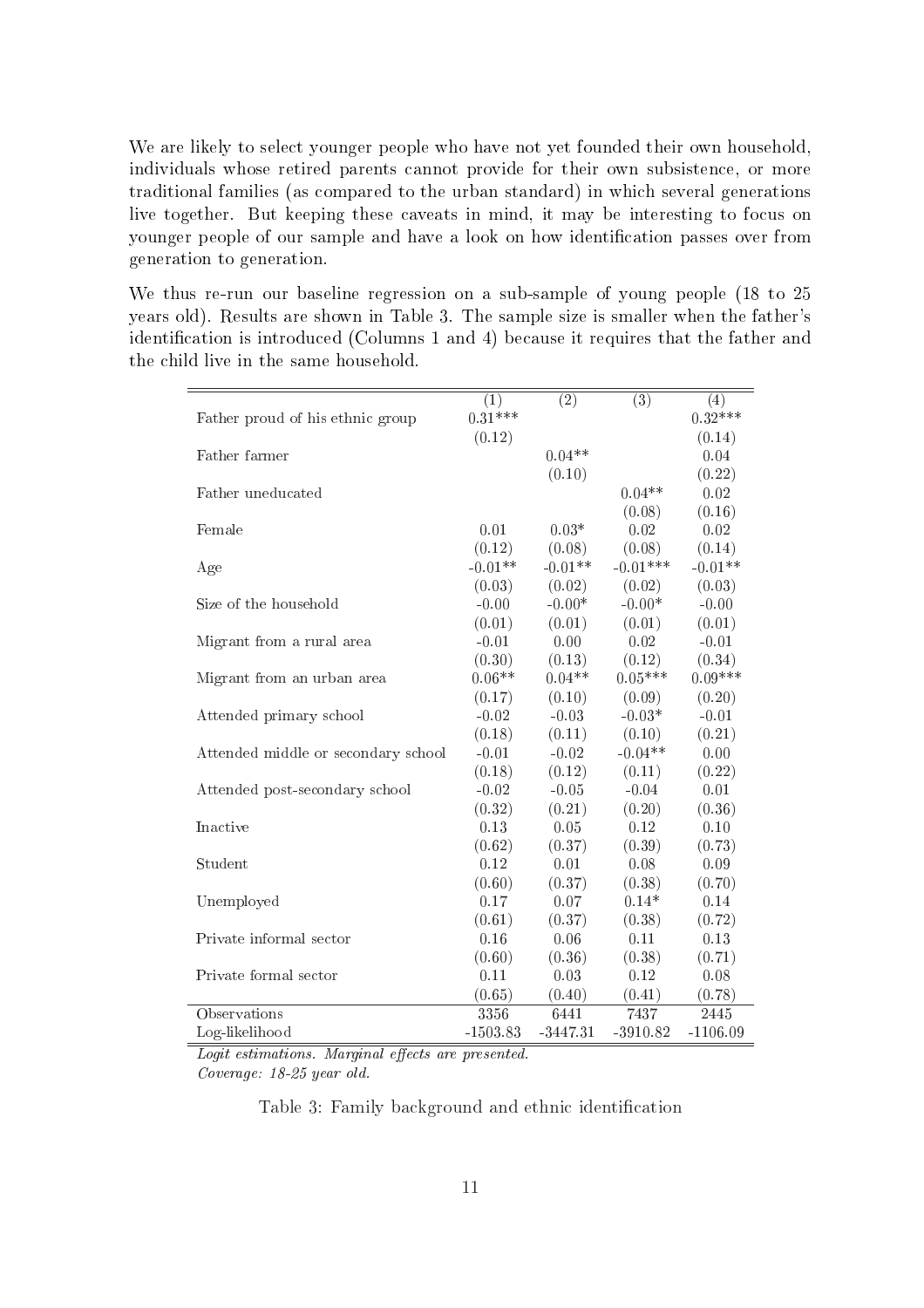The father's identification to his ethnic group appears as a strong predictor of the son's identification. The magnitude is high: if the father identifies to his ethnic group, the probability that the child does the same is raised by more than 30%. The two other origin variables have the expected signs and are signicant. The level of education of the father plays a role even when the school attainment of the child is controlled for. When we combine the explanatory factors, the direct effect of value transmission overshadows the other ones. This is not too surprising, value transmission being a more direct channel and the composite product of many unobservable determinants  $(eduction by the family, socialization schemes, parental influence...).$ 

To have a clear view on the individual determinants of ethnic identification, we may control for this background family effect. We introduce household fixed effects in the regression, so as to highlight the determinants of individual's deviations from the household average. Results are presented in Table 7 in Appendix 1. This regression skims off and reveals the most powerful determinants of ethnic identification, those which significantly make the individual deviate from his "natural" inherited reference group. These factors are migration from a rural area, high education and unemployment. The impact of being a woman obviously stays unaffected by controlling for household fixed effects.

One more piece of evidence suggests that ethnic identification is not essential and permanent but may vary according to the individual's particular situation at a given moment. When the individual is married and the spouse(s) is present in the household, we can determine whether the marriage if exogamous or endogamous. Surprisingly, we observe no difference in the level of ethnic identification between people who married a co-ethnic and people who married someone from an other ethnic group (Table 4). This shows how ethnic identification may be disconnected from the core cultural values that shape an individual's destiny and be more determined by the individual's particular situation and objectives.

|                                     | Endogamous | Exogamous  |
|-------------------------------------|------------|------------|
|                                     | marriage   | marriage   |
|                                     | $(77.0\%)$ | $(23.0\%)$ |
| Is proud of his ethnic group $(\%)$ | 75.6       | 75.0       |
| Is proud of his nation $(\%)$       | 24.4       | 25.0       |
| Observations                        | 8.716      | 2 781      |

Table 4: Exogamous marriage and ethnic identification

This section thus highlights the importance of education and migration as key determinants of individual identification. But some determinants related to the individual's particular position at a given time seem to play a role. The insertion on the job market is a noticeable example, those being unemployed or in a poorly protected job being incited to identify to their ethnic group. The occupation status may foster a strategic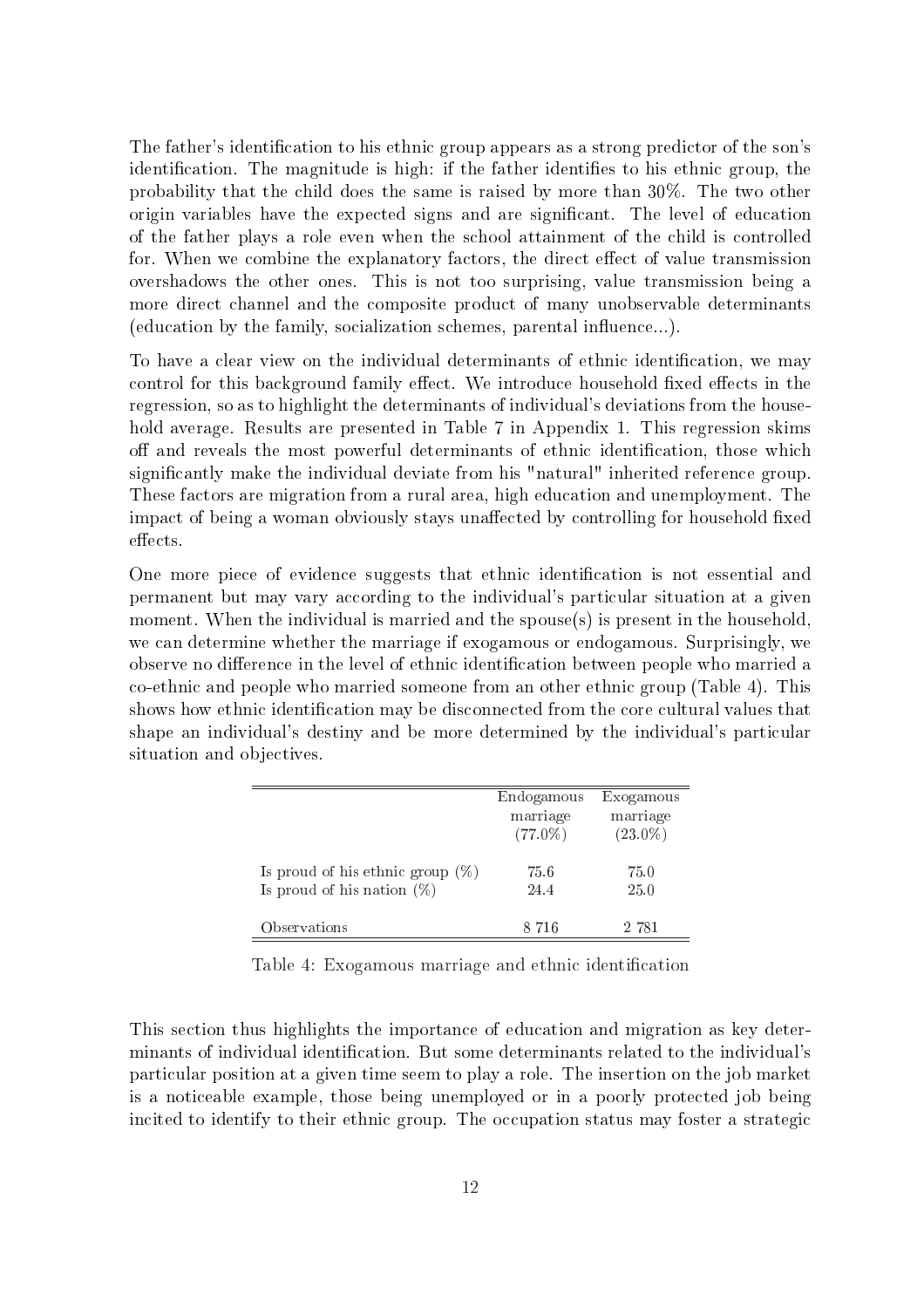identification through the mobilization of kinship networks to improve the individual's position. This is the effect we now try to investigate more deeply.

## 4 Ethnic identification and occupational mobility

So far we have highlighted two main dimensions that drive ethnic identification. Our first estimation revealed the role of education and migration, and we showed the influence of the family background. But the results of the first estimation also suggested that an other factor may be at stake concerning the position on the job market: the use of an "active" or strategic identification. In this section we try to investigate this point.

We would have liked to show that identifying to the ethnic group actually improves the individual's well-being and that for a given initial situation, ethnic identification brings positive returns. This would have required to solve the inherent endogeneity problem which we brought up above. Not surprisingly, a naive regression - of revenue or job position on a vector of regressors including ethnic identification - reveals the opposite result. We tried to find an instrument that would impact the level of ethnic identification but not the revenue or job position. Unfortunately, the surveys do not allow us to find any convincing instrument. Though it would have been far from perfect, the best we could think of is the occurrence of an event that strengthens the ties within a community, like a birth or the death of a member of the group. In the expenditure part of the 123 surveys, the expenses for celebrations are mentioned as well as their purpose. But these data were collected several months after the rest of the survey used in this paper, so that we cannot use these expenses to predict the observed ethnic identification.

We thus try to identify the active dimension of identification by showing that it is significantly more used by the individuals whose characteristics make the most likely to implement these strategies. The channel through which the occupational position may determine the level of ethnic identification is the possibility for the individuals to try and take advantage of their ethnic belonging to make their way on the job market. People who do not have a sufficient amount of human capital or social capital may play the ethnic card to find a new job or have a promotion. This story has to do both with an initial deprivation of human capital and a will to experience occupational mobility. We thus take these two factors into account so as to reveal the active or strategic dimension of identification.

The initial deprivation of human capital is largely captured by the individual's level of education. The will to experience mobility may be observed thanks to the fact that our surveys include a section on occupational perspectives for the individual. Any employed worker declares whether he intends to find a new job in the same firm having a promotion -, to find a new job in a different firm, or to keep the position he has at current time. In the first two cases, the individual is asked in how many years he thinks he will obtain this new position. We define people "eager to change job" as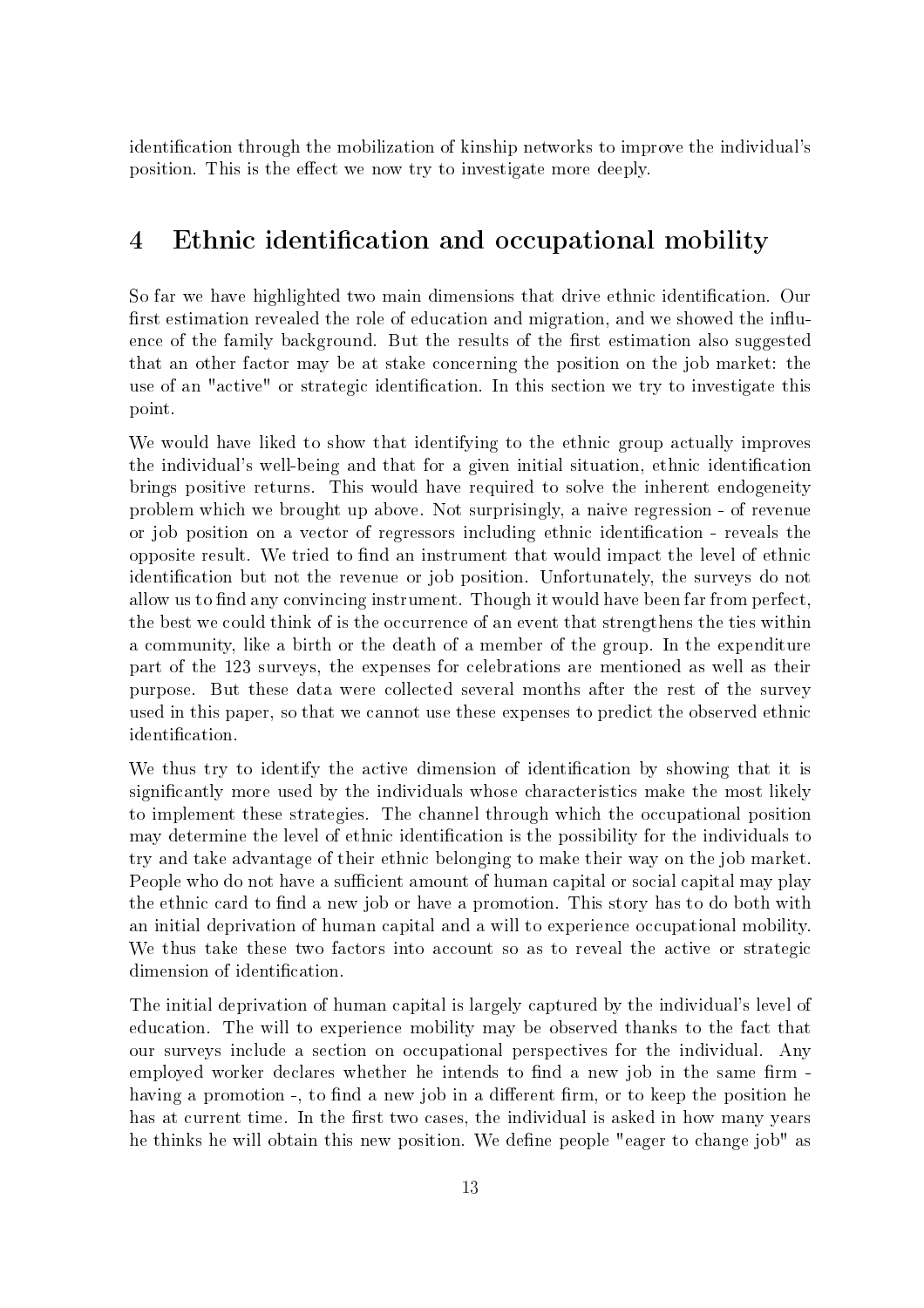those who want to change their position and intend to obtain it within a year. The other ones are said "non eager" either because they are not looking for mobility or because it is an abstract desire for which no strategy is likely to be implemented.

| All sample              | 30.7 | Female       | 32.2 | Unemployed    | 65.9 |
|-------------------------|------|--------------|------|---------------|------|
|                         |      | Male         | 29.4 | Informal      | 27.4 |
|                         |      |              |      | Formal        | 24.6 |
|                         |      |              |      | Civil servant | 15.3 |
|                         |      |              |      |               |      |
| Non-educated            | 27.6 | Father       |      | Father        |      |
| Primary                 | 30.5 | non-educated | 29.3 | farmer        | 29.0 |
| Middle<br>sec           | 33.5 | Father       |      | Father        |      |
| Post-sec                | 31.7 | educated     | 33.6 | non-farmer    | 32.4 |
| Coverage: active people |      |              |      |               |      |

Table 5: Share of employed workers eager to find/change job  $(\%)$ 

The share of people eager to find or change their job - around  $30\%$  of active people is quite homogenous across the sub-groups presented in Table 5, except for the subgroup of unemployed who of course are massively willing to change their situation. Not surprisingly, civil servants also stand out with a lower will to change their position. If we let aside these two exceptions, eagerness to move does not seem to reflect any other observable characteristics.

If we simply introduce this variable in the benchmark regression, it turns out being non significant. The fact that ethnic identification may be used differently according to the level of education of the individual may account for this. So we try to see if being looking for occupational mobility modifies the way the job-market position affects the people's identification. As we explained above, this effect may differ according to the level of education. We test this possibility by introducing interaction terms in the regression. We provide the results in Table 8 in Appendix 2, but the number of civil servants who are uneducated and eager to change their job is much too low (23) for our results to be robust. They suggest that being unemployed or working in the informal sector significantly raises the probability that an individual identifies to his ethnic group provided that he is not educated and that he is willing to find a job rapidly or to obtain a promotion. For those who don't long for occupational mobility, being unemployed or informal worker does not push them to identify to their group. Those who are educated have other ways to get a (better) job, so that their occupation status is not a key determinant. A poor insertion on the job market fosters ethnic identification for those people who want to improve their situation and are cornered to use this ethnic strategy because of a lack of human capital.

A more robust strategy has to do with the insertion of the ethnic group itself. Since individuals may use their ethnic group as a stepping stone for reaching a favorable position in the society or enter the job market, their strategic implication in the ethnic group might depend on how far the group itself is well inserted. People will all the more ask for help in their job search as their co-ethnics actually are in position to do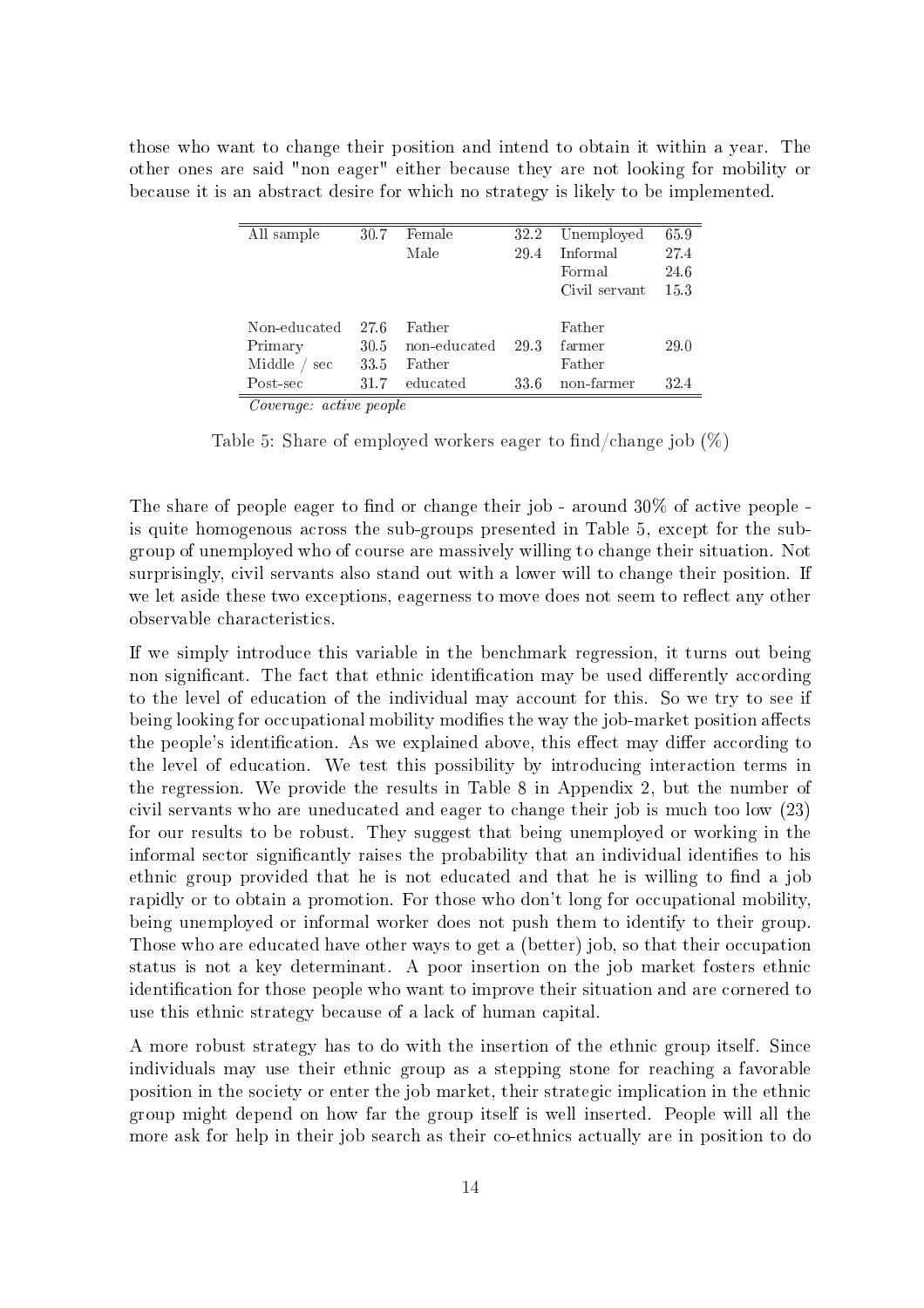something for them. We thus examine the effect of certain characteristics of the ethnic groups on the propensity of their members to identify with them. For doing this, we rely on the ethnic group classification used in the questionnaires which is quite similar to the ones used in the DHS national surveys. Of course, like any classification they are built upon somewhat arbitrary choices and methodologies. Table 9 in Appendix 3 presents the ethnic groups retained for each of the seven countries.

A decisive parameter in the individual's ethnic identification may be the share of his ethnic group that is in a good position on the job market and could help him. The relevant group characteristic may vary from an individual to an other. For example, if identification is strategic, unemployed could all the more identify to their group as the employed share of this group is high: if their primary objective is to find a job, this parameter will be the first one considered. And they may be less influenced by the share of ethnic group that is employed in the public sector. But while finding a job in the public sector appears as a second order aspiration for unemployed, it might be of first order for informal workers while the share of employed people would be less important for them since they already are employed.

We also saw in our core estimation in section 3 that migrants have a specific relationship to ethnic identification. This led us to also distinguish the migrants and people who were born in the city. If groups of migrants actually develop a specific solidarity, the migrant's strategic identification might depend on whether his ethnic group is represented by an important share of migrants in the city. The larger it will be, the more likely the individual would be to play the ethnic card.

In order to test these hypotheses, we run regressions including the relevant shares of the ethnic group (one by one for they are embedded) in our baseline regression along with interaction terms involving the migration status, the will to find or change job, and the occupational status. For robustness reasons, we only compute these characteristics on the 42 ethnic groups represented by at least 50 persons in the sample. Results are displayed in Table 6.

The share of the ethnic group employed is a powerful incentive for people to identify to their ethnic group (first column). We expected this effect to be higher for the people eager to find or change their job. This is true only for the migrant people (the share of employed co-ethnics pushes the ethnic identification of the eager ones, and not of the non-eager). The distinction between eager and non-eager does not hold among the native. This pattern is clearer if we concentrate on unemployed people. The share of employed co-ethnics has a strong significative effect on the ethnic identification of unemployed people if they declare being actively looking for a job. This holds both among migrants and natives.

Among native people eager to change or find a job, the share of co-ethnics working in the civil service (middle column) has a strong effect on the ethnic identification of employed workers, either informal or formal. But it has no effect on the unemployed, for whom the decisive variable is the share of employed people. For all people non eager to find or change their job (migrant or native), the share of co-ethnics in the civil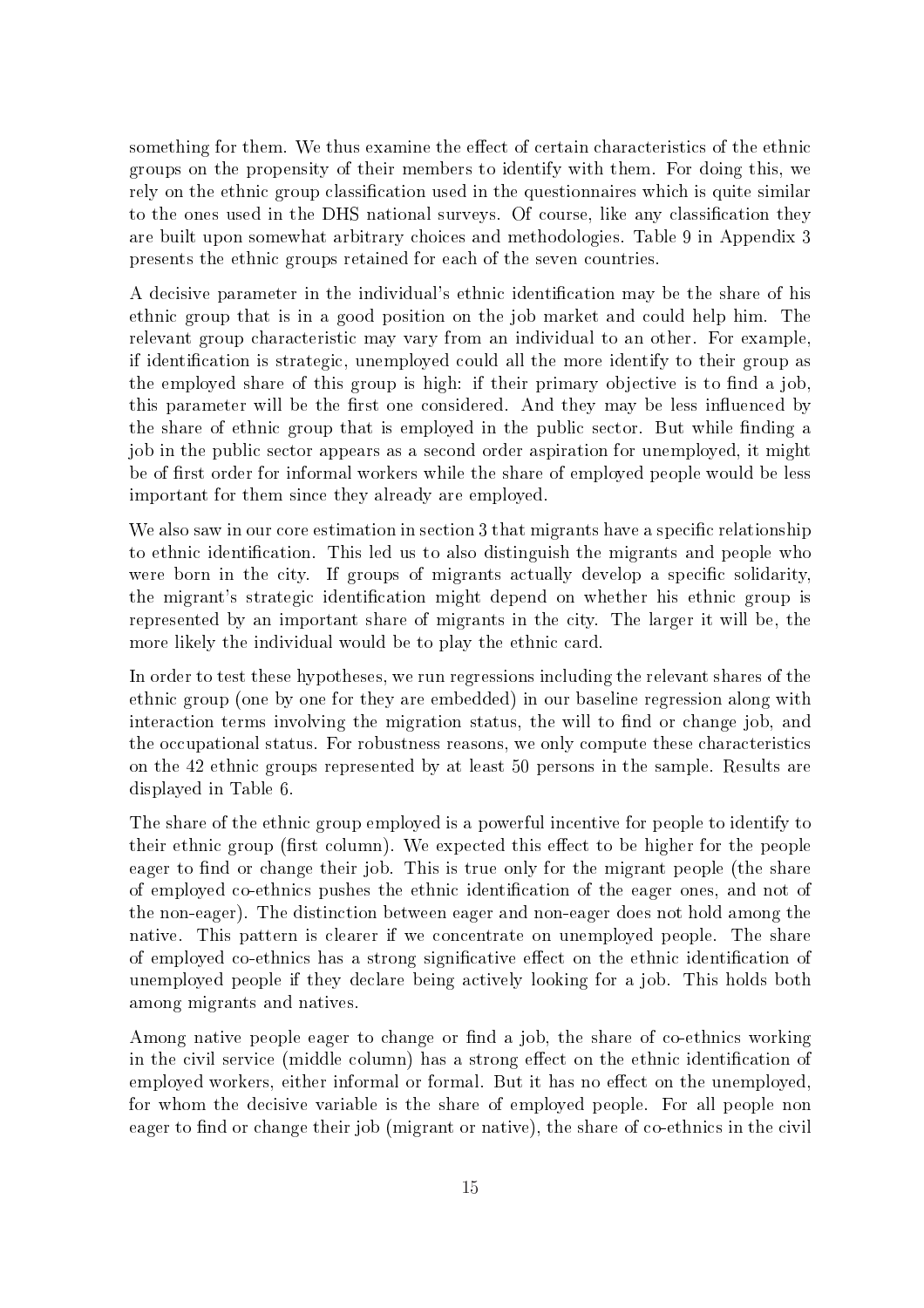| Female                  | $0.03***$        | $0.03***$            | $0.03***$            |
|-------------------------|------------------|----------------------|----------------------|
|                         | (0.01)           | (0.01)               | (0.01)               |
| Age                     | $-0.00***$       | $-0.00***$           | $-0.00***$           |
|                         | (0.00)           | (0.00)               | (0.00)               |
| Father farmer           | $0.02\,{*}$      | $0.02\,$             | 0.01                 |
|                         | (0.01)           | (0.01)               | (0.01)               |
| Size of the household   | 0.00             | $-0.00$              | $-0.00$              |
|                         | (0.00)           | (0.00)               | (0.00)               |
| Attended primary school | $-0.04***$       | $-0.03***$           | $-0.03***$           |
|                         |                  |                      |                      |
|                         | (0.01)           | (0.01)               | (0.01)               |
| Attended middle         | $-0.06***$       | $-0.06***$           | $-0.07***$           |
| or secondary school     | (0.01)           | (0.01)               | (0.01)               |
| Attended post           | $-0.09***$       | $-0.09***$           | $-0.09***$           |
| -secondary school       | (0.01)           | (0.01)               | (0.01)               |
|                         | Share of         | Share of             | Share of             |
|                         | the ethnic group | the ethnic group     | the ethnic group     |
|                         | employed         | in the civil service | migrant and employed |
| <b>Native</b>           |                  |                      |                      |
| Eager to change job     |                  |                      |                      |
| Unemployed              | $0.65**$         | 0.49                 | $-0.00$              |
|                         | (0.01)           | (0.64)               | (0.98)               |
| Informal worker         | $0.51**$         | $1.29*$              | 0.21                 |
|                         | (0.01)           | (0.08)               | (0.19)               |
| Formal worker           | $-0.16$          | $4.55***$            | 0.27                 |
|                         | (0.77)           | (0.00)               | (0.32)               |
| Non eager to change job |                  |                      |                      |
| Unemployed              | 0.29             | 0.63                 | $-0.14$              |
|                         | (0.41)           | (0.61)               | (0.54)               |
| Informal worker         | $0.42***$        | $-0.36$              | $0.31***$            |
|                         | (0.00)           | (0.47)               | (0.00)               |
| Formal worker           | $1.11**$         | $-2.07$              | $0.55*$              |
|                         | (0.00)           | (0.14)               | (0.07)               |
|                         |                  |                      |                      |
|                         |                  |                      |                      |
| Migrant                 |                  |                      |                      |
| Eager to change job     | $0.84***$        | $-2.34**$            | $0.53**$             |
| Unemployed              |                  |                      |                      |
|                         | (0.00)           | (0.03)               | (0.02)               |
| Informal worker         | $0.45**$         | $-0.33$              | $0.43***$            |
|                         | (0.01)           | (0.60)               | (0.00)               |
| Formal worker           | $0.94**$         | $-2.26$              | 0.56                 |
|                         | (0.05)           | (0.23)               | (0.12)               |
| Non eager to change job |                  |                      |                      |
| Unemployed              | 0.01             | $-1.63$              | 0.06                 |
|                         | (0.98)           | (0.24)               | (0.83)               |
| Informal worker         | $0.21*$          | $-0.22$              | $0.15\,$             |
|                         | (0.05)           | (0.62)               | (0.11)               |
| Formal worker           | 0.20             | $-1.17$              | 0.15                 |
|                         | (0.49)           | (0.26)               | (0.49)               |
|                         |                  |                      |                      |
| Observations            |                  | 18698                |                      |

Logit estimations with interaction terms. Marginal effects are presented. Lower panel:  $P > \chi^2$  in parentheses.

Coverage: active people.

Table 6: Ethnic identification and group's insertion on the job market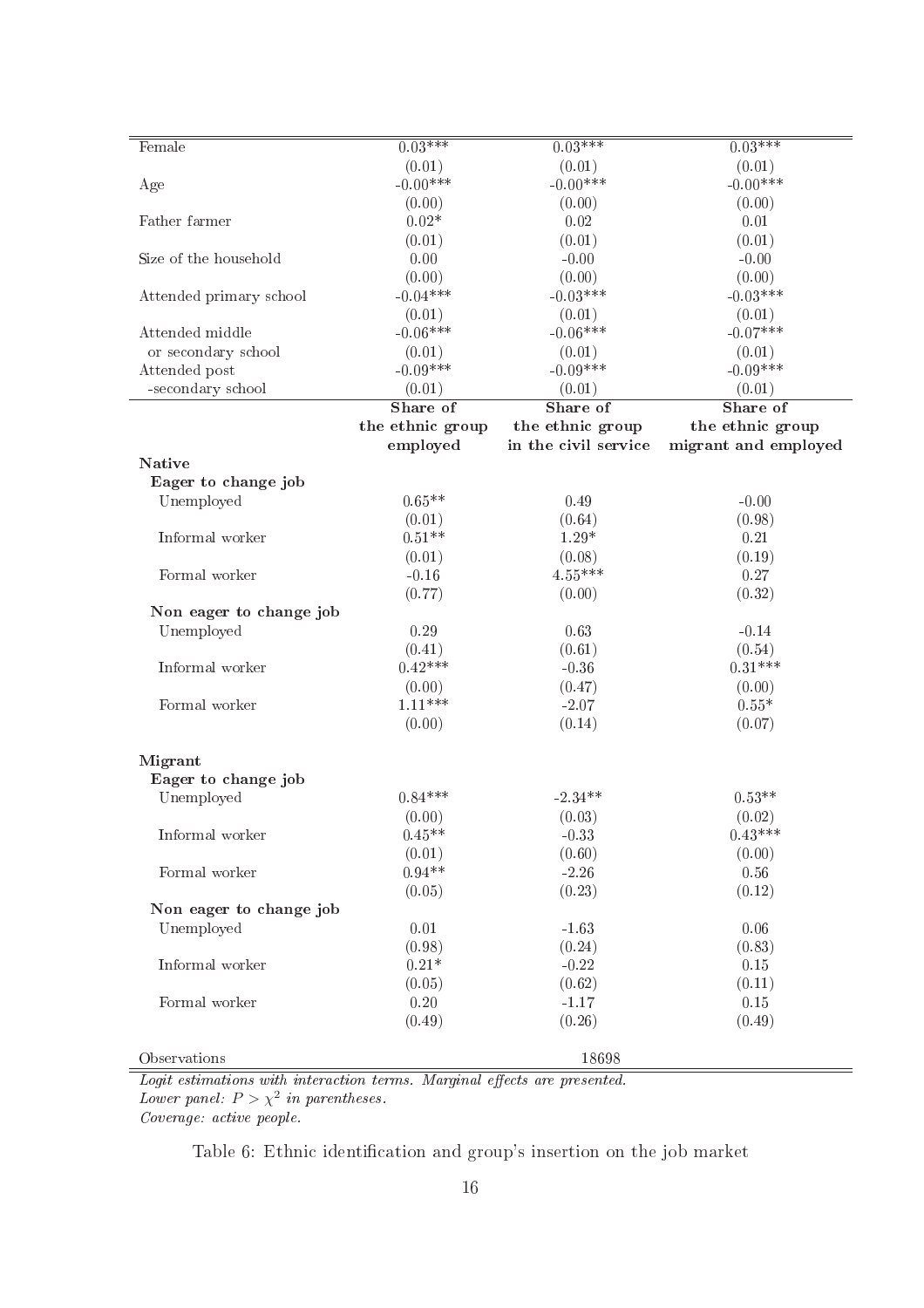service does not have any impact. The negative effect found for migrant unemployed people admittedly does not fit this pattern.

We finally turn to the share of co-ethnics who are employed migrants. This share has a strong positive effect on the people who themselves are migrant, either unemployed or working in the informal sector, and who are looking for a (better) job. All other categories are unaffected by this variable, if we except one outlying coefficient for the informal "non eager" native people. If we introduce the more general variable "share of co-ethnics who are migrants" (results not shown), there is no effect on ethnic identification.

Though imperfectly, these results seem to sketch a fairly consistent picture. People tend to identify all the more to their ethnic group as a large share of their co-ethnics is in a good position to help them get a job or improve the job they already have. Migrants are responsive to the share of their co-ethnics who are also migrants and employed. This provides suggestive evidence on the existence of a strategic and active ethnic identification, echoing some sociological theories that emphasize the role of interpersonal ties in job search like the seminal work by Granovetter (1974). Our results suggest that his framework fully applies to the role of ethnicity for job search in African urban contexts, the "weak ties" of co-ethnicity being strategically mobilized to reach a more protected position. Recent economic studies have shown how social networks and kinship ties could be part of a deliberate strategy to integrate the job market (Luke and Munshi 2006). We go further by investigating how this may even involve the feeling of ethnic membership.

The findings on migrants also echo a branch of sociology on ethnicity and migration that was initiated by the American urban sociology of the 1920s. The Chicago School of Sociology typically studied thoroughly how ethnic groups would help the migrants to be integrated in American cities (see for example Louis Wirth's works on social integration of Jewish migrants in Chicago (Wirth 1927)). Our results concur to one of the most important results of these sociological works, namely that ethnic groups help their members getting integrated in the urban society and find a place on the job market. Here also, recent empirical economic studies have highlighted the role of ethnic networks to help migrants integrate the job market (Munshi 2003).

This section shed light on the existence of an active identification to the ethnic group as a strategy to improve one's situation on the job market. Individuals who want to have an occupational mobility are pushed to identify to their ethnic group by the precariousness of their job, and they do even more so as an important share of their group is positioned on the rung of the ladder just above the one where they stand, and may therefore help them climb it.

## 5 Is ethnicity a resource in social capital?

We saw how a poor education and being a migrant lead to a higher ethnic identification. We also studied how individuals are incited to identify to their ethnic group if a large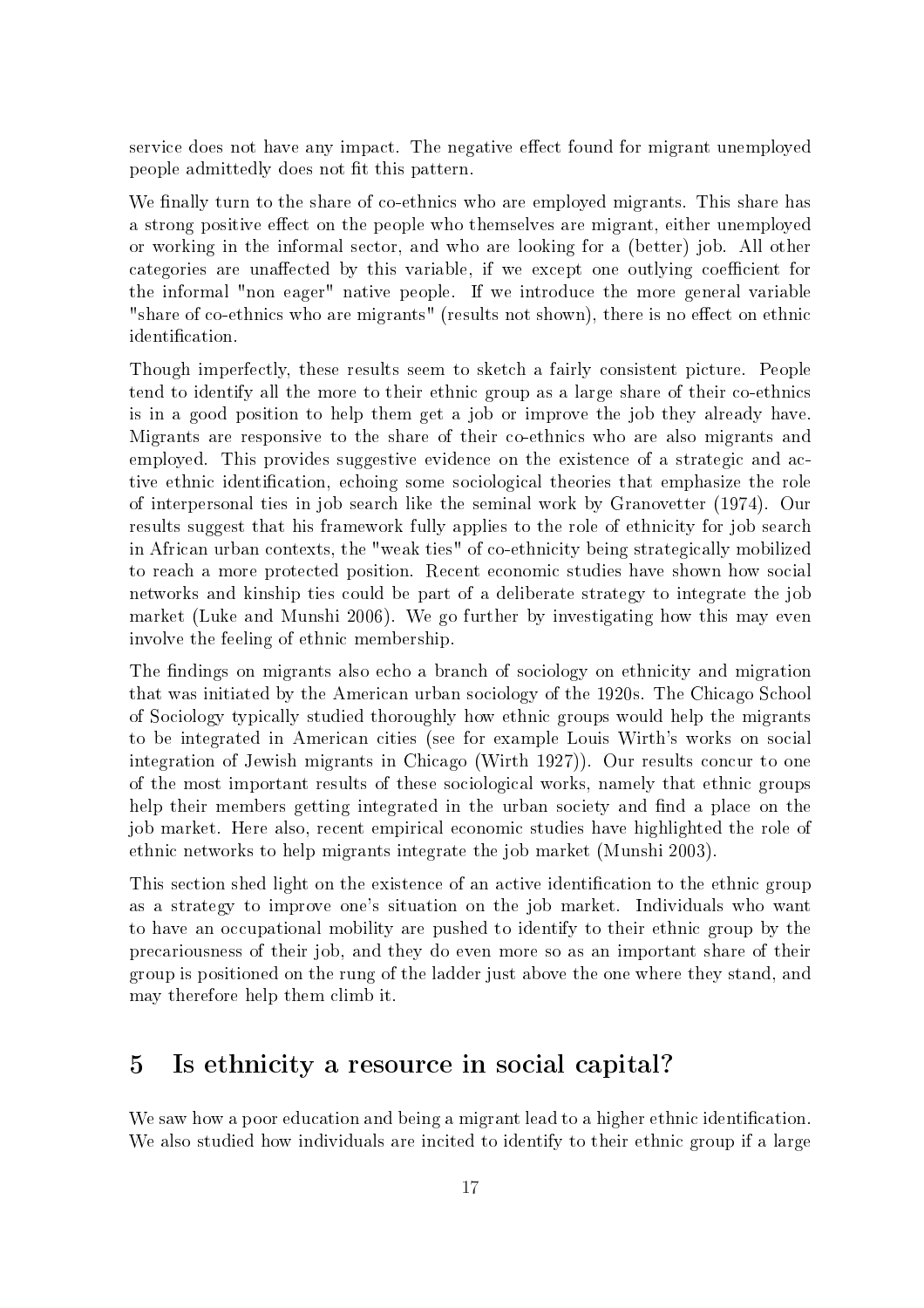share of co-ethnics is in good position to provide help on the job market, this effect being all the stronger as individuals are less educated or migrant. These results appear to form a coherent picture if we consider the hypotheses that an initial deprivation of social capital fosters the use of ethnic identification as an investment in a specific form of social capital.

In this short section, we discuss how ethnicity may be considered as a resource of social capital, in which people may invest when they are deprived of it and feel they need it. We refer to the notion of social capital as it is dened by Bourdieu as a measure of the individual's amount of relationships or size of networks (Bourdieu 1986) rather than to Putnam's definition of social capital as the set of norms, the level of trust, the density of interpersonal ties that one may observe at the level of a community or  ${\rm society}^3{\rm (Putnam~1995)}.$  We try to identify what are the incentives for an individual to voluntarily invest in that kind of capital and accumulate it. By doing this, we refer to the works by Glaeser, Laibson, and Sacerdote (2002) who try to formalize individual investment in social capital. We built a small theoretical framework to illustrate how our results may concur to this view (see Appendix 4).

Ethnic identification may be seen as a form of investment in a particular form of social capital: ethnic capital. It aims at extending an individual's network beyond the set of relationships integrated in an already accumulated stock of social capital. In this simple framework, the background of each individual is key for understanding its propensity to identify to it ethnic group. A person who enjoys a high initial level of social capital has little incentives to invest in ethnic relationships: since he already has an important network, the marginal benefit he could derive from his implication in ethnic groups is limited, whereas its cost remains at the same level - getting involved in such networks is time-consuming and implies to be plausibly asked for reciprocity. This need to reciprocate is also the argument raised by Luke and Munshi (2006) to explain why high-ability individuals are less likely to get married: they do not really need marriage to get employed but would still bear the cost of high remittances to be sent to the extended family. A second key factor is the level of integration of the ethnic group in the job market.

The nature of the initial stock of social capital is manifold. Two main dimensions were highlighted in the empirical estimations: education and local integration. Being native may help the individual have a better integration in the neighborhood and a better knowledge of local know-how (DiPasquale and Glaeser 1999), independently from his implication in his ethnic group. It also favors the creation and consolidation of a friendship network. Education gives access to information and integrates the individual in a network of other educated people. Education and local integration provide social capital, making ethnic identification less necessary.

Conversely, ethnic identification is peak when the deprivation of social capital is maximum. Non educated people and uprooted migrants who arrive in the main city appear as the most likely to claim their belonging to the ethnic group. Moving to the city

<sup>3</sup>For a comprehensive survey on this notion, see Coleman (1990), Putnam (1995) and Sobel (2002). For a discussion on its interactions with development, see Woolcock (1998).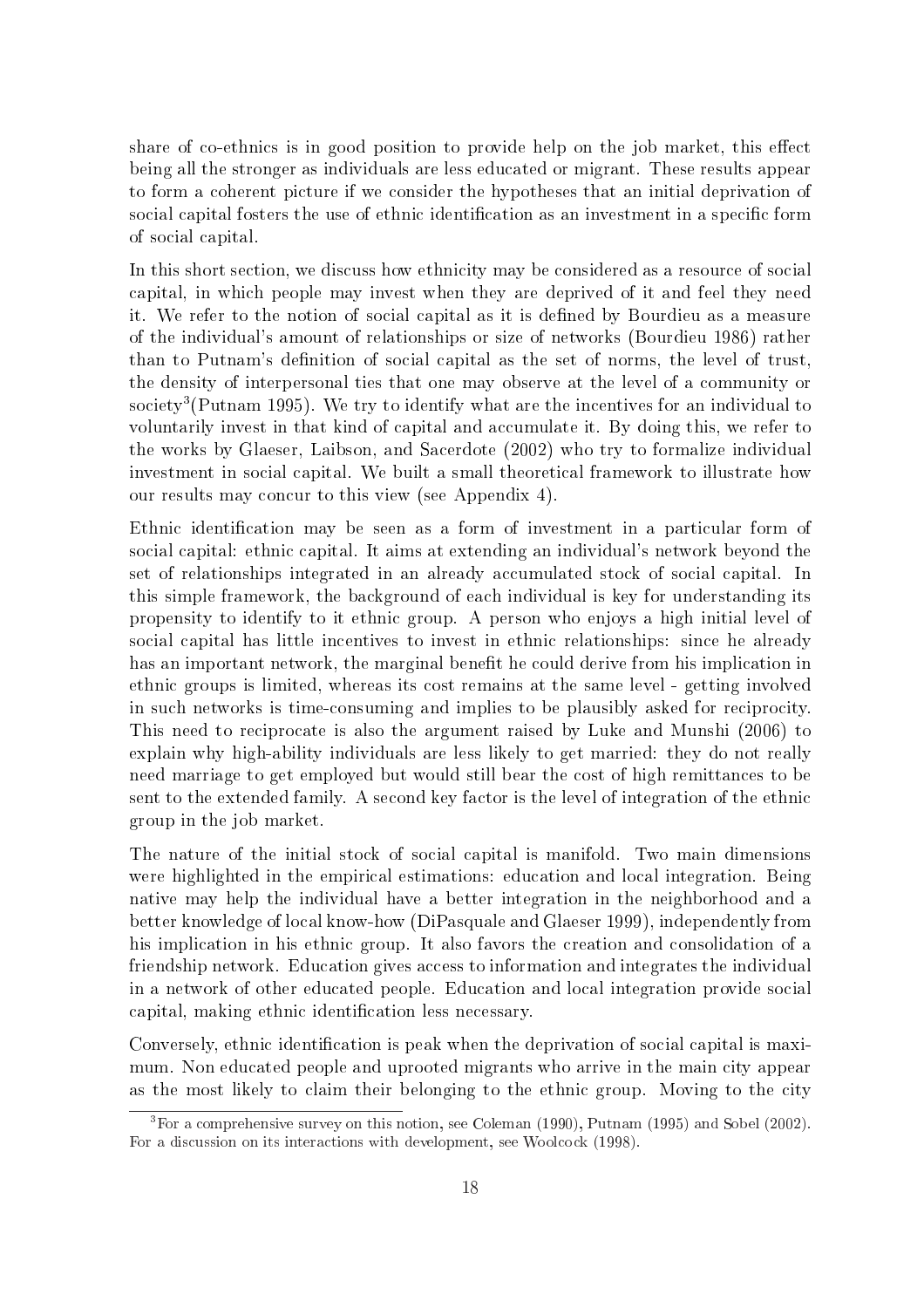engenders a shift in the reference group and a destruction of the stock of social capital: individuals leave their relationships and a familiar environment, and have to reconstruct a network in order to meet the challenges of arriving in the big city to earn a living. In an urban multiethnic environment, ethnicity becomes a distinctive element that helps people reconstitute the amount of social capital necessary for successful social interactions (Habyarimana et al. 2006).

The intergenerational transmission of value may partly be the reflection of the effect of the initial stock of social capital, which might indeed be inherited from the family background. The rigidity in intergenerational transmissions of occupations and education levels in the African context (Bossuroy and Cogneau 2008) accounts for the effects of the father's characteristics. This intergenerational rigidity may as well fully apply to the level of social capital (Bourdieu and Passeron 1979). The father's deprivation of social capital drives him to show a high level of ethnic identification, but also determines the child's own deprivation of social capital and thus his ethnic identification.

This framework also helps understand the role of age. Time creates social capital by stabilizing individual's work trajectory and social group. Social integration consolidates with age and the competition on the job market decreases over the life-cycle, because the upward moves occur early in a work career (Bossuroy and Cogneau 2008) and because of the path-dependency of occupational trajectories. In sum, the deprivation of social capital from other sources decreases with age, while the need to mobilize this capital on the job market also decreases. This makes ethnic identification less necessary, and the salience of ethnicity decreases subsequently.

## 6 Conclusion

This study is a first attempt to analyze which characteristics pushes an individual to identify to his ethnic group. We provide empirical evidence on the roles played by the level of education, the family background, migration and the use of identification as an instrument for job search and occupational mobility. The two dimensions of identication - one being an inheritance of the educational and family background, the other being strategic - may however be parts of the same reality: in a society where a fierce competition prevails, the initial deprivation of social capital due to a poor education or to migration creates the need to implement strategies based on ethnic ties to experience upward mobility. Since the intergenerational reproduction of social positions is high, this deprivation might be massively inherited.

This chapter admittedly suffers from shortcomings, mostly due to the complexity of the phenomenon under study. Pinning down the economic determinants and implications of such a subjective concept as ethnic pride turned out being much more complicated than expected. But we hope to have uncovered some suggestive results on the fact that ethnic salience is not only the product of the political manipulation of masses by the elite, but may also be a rational response of individuals facing such economic constraints as the lack of education or the difficulty to get integrated on the job market.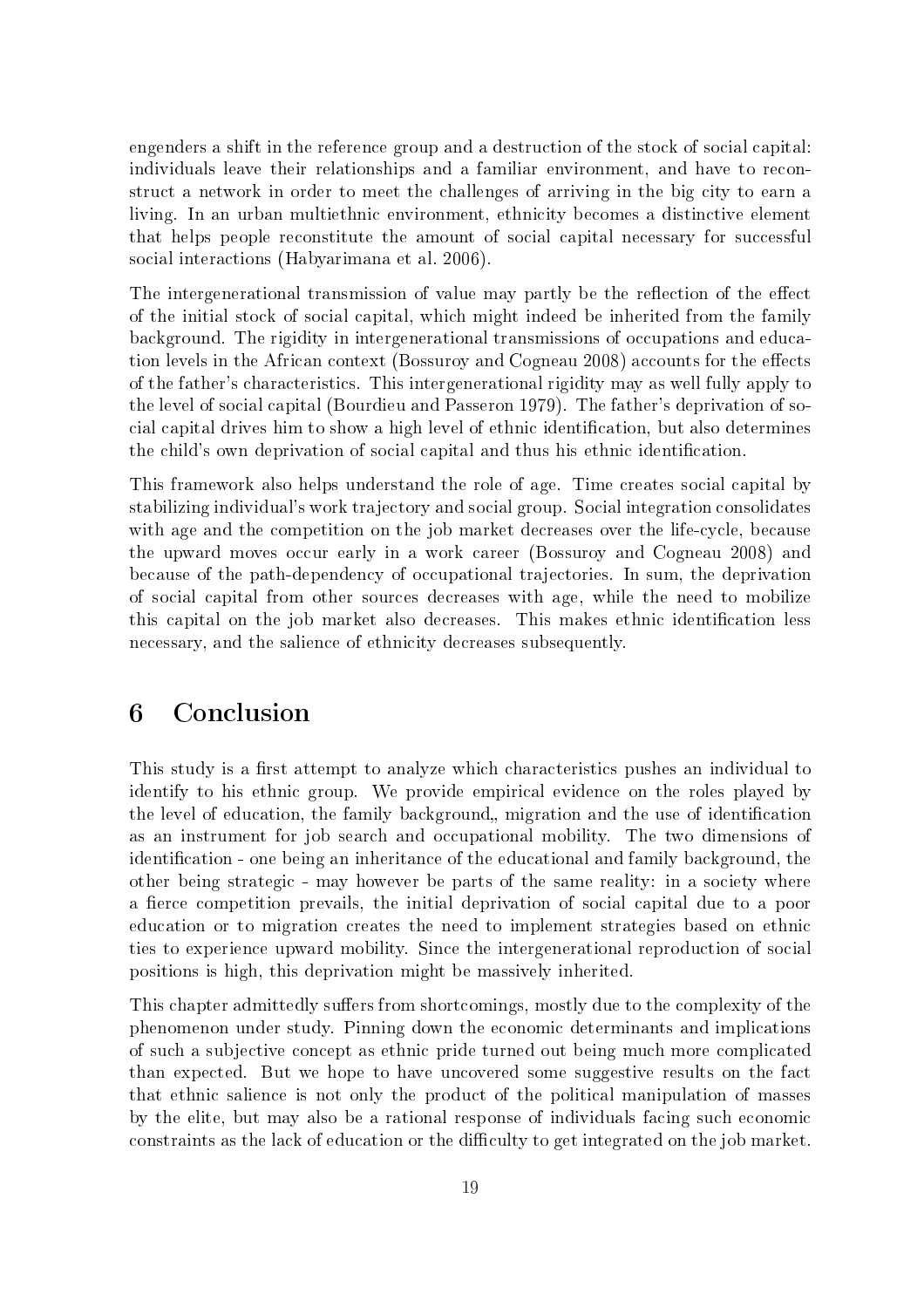Our results contribute to the analysis of the effects of modernity and development on identities. We provide empirical support to Bates' thrust that modernity raises the importance of ethnic groups because it stirs the competition between individuals and makes ethnic ties strategic. Our analysis also contributes to the sociological analysis of the interactions between an individual and his social group. The importance of intragroup solidarity reveals, especially among migrants. The destruction of social capital provoked by migration makes it often necessary for the individual to get involved in the community of migrant co-ethnics that would help him to make his way in the city of settlement.

Identity choice therefore appears closely linked to some core characteristics of the economy. The rigidity on the job market and the returns to education appear as key parameters to understand why it is rational for individuals to cling to their ethnicity for improving their situation. Much has been said on politics being a determinant of the salience of ethnic cleavages. We suggest that the interaction may as well be analyzed the other way round. Social and economical contexts lead individuals to have a certain relationship to their ethnic group, and social rigidity causes the reproduction of these attitudes over generations. The impact of individual ethnic salience on politics is huge, for it determines the feeling of citizenship, the importance of patronage ties and the motives for voting. The capacity of the State to provide people with a fluid job market that adequately rewards education partly determines the citizen's attitude to the nation. In this respect, the openness of a society, as measured by intergenerational mobility and open access to education and protected jobs, may appear as a pre-requisite for the construction of a nation and the settlement of democracy.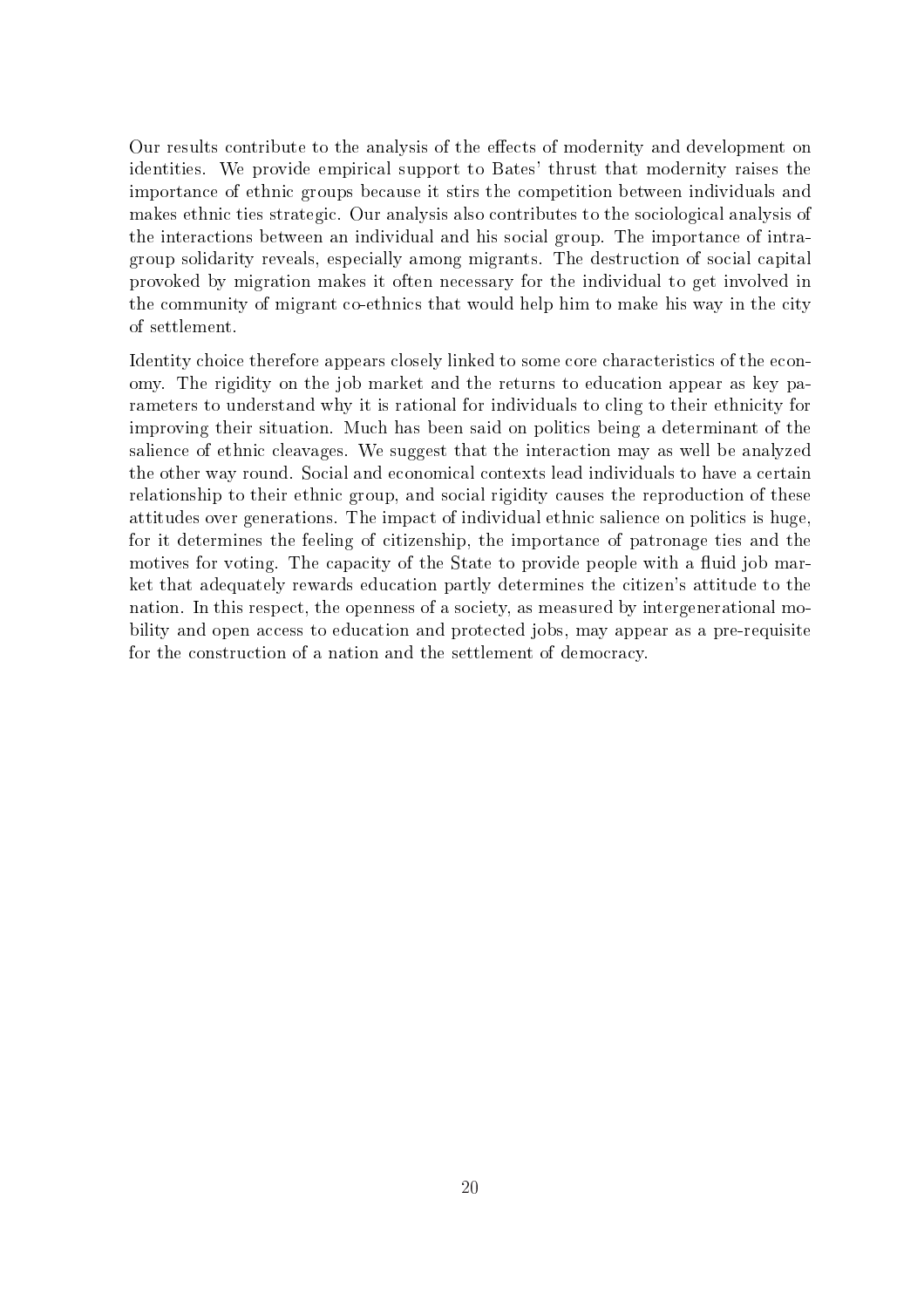## References

- Alesina, A., R. Baqir, and W. Easterly. 1999. "Public Goods and Ethnic Divisions." Quarterly Journal of Economics  $114:1243-84$ .
- Alesina, A., A. Devleeschauwer, W. Easterly, S. Kurlat, and R. Wacziarg. 2003. "Fractionalization." Journal of Economic Growth 8:155-194.
- Alesina, A., and E. La Ferrara. 2000. "The Determinants of Trust." NBER Working Papers, vol. 7621.
- Amselle, J.-L., and E. M'Bokolo. 1985. Au coeur de l'ethnie. Ethnicité, tribalisme et Etat en Afrique. La Découverte.
- Arrow, K. 1972. "Gifts and Exchanges." Philosophy and Public Affairs 1:4:343-362.
- Banerjee, A., and R. Somanathan. 2007. The Political Economy of Public Goods: Some Evidence from India." Journal of Development Economics 82 (2): 287-314.
- Barth, F. 1969. Ethnic Groups and Boundaries. Edited by Brown. Boston.
- Bates, R. 1974. "Ethnic Competition and Modernization in Contemporary Africa." Comparative Political Studies 6:4:457-482.
- Bentley, G.C. 1987. "Ethnicity and Practice." Comparative Studies in Society and  $History 29:1:24-55.$
- Bossert, W., C. D'Ambrosio, and E. La Ferrara. 2006. "A Generalized Index of Fractionalization." IGIER Working Paper Series, vol. 313.
- Bossuroy, T., and D. Cogneau. 2008. "Social Mobility and Colonial Legacy in Five African Countries." DIAL Working Paper 2008-10.
- Bourdieu, P. 1986. Chapter The Forms of Capital of Handbook of Theory and Research in the Sociology of Education, edited by John G. Richardson. Greenwald Press, Greenwald Press.
- Bourdieu, P., and J.C. Passeron. 1979. The Inheritors: French Students and their Relation to Culture. University of Chicago Press.
- Brass, P. 1976. "Ethnicity and Nationality Formation." *Ethnicity* 3:225–241.
- Chandra, K. 2005. Chapter A Constructivist Dataset on Ethnicity and Institutions of Identity as a Variable, edited by R. Abdelal, Y. Herrera, A.I. Johnston, and R. McDermott.
- Coleman, J.S. 1990. Foundations of Social Theory. Harvard University Press.
- DiPasquale, D., and E.L. Glaeser. 1999. "Incentives and Social Capital: Are Homeowners Better Citizens?" Journal of Urban Economics 45 (2): 354–384 (March).
- Easterly, W. 2001. "Can Institutions Resolve Ethnic Conflict?" Economic Development and Cultural Change  $49(4)$ : 687–706 (July).
- Easterly, W., and R. Levine. 1997. "Africa's Growth Tragedy: Policies and Ethnic Divisions." Quarterly Journal of Economics 112 (4): 1203-50.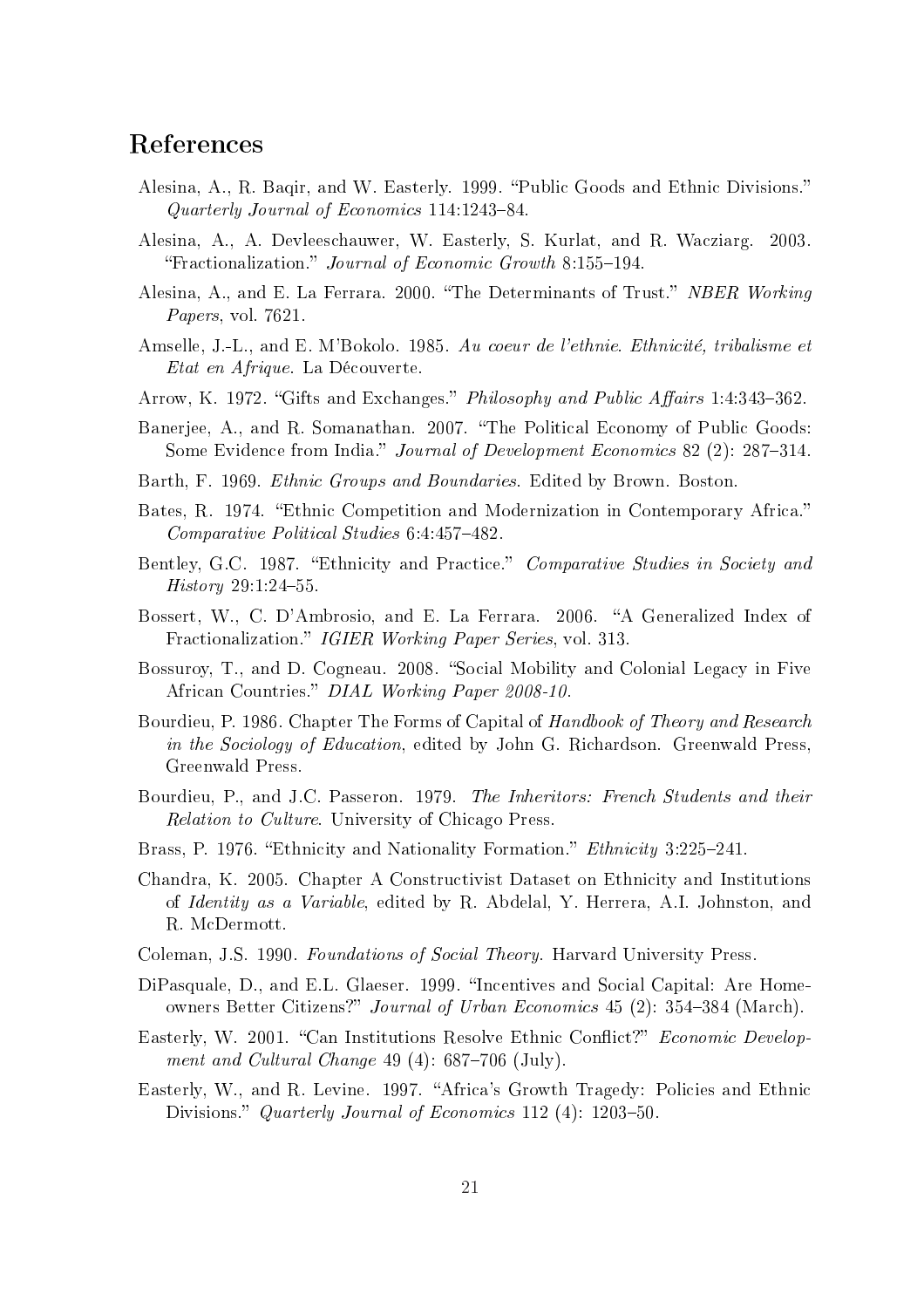- Easterly, W., J. Ritzen, and M. Woolcock. 2006. "Social Cohesion, Institutions, And Growth." Economics and Politics  $18(2)$ :  $103-120(07)$ .
- Eifert, B., E. Miguel, and D.N. Posner. 2007. "Political Sources of Ethnic Identification in Africa." Afrobarometer Working Paper.
- Esteban, J., and D. Ray. 1994. "On the Measurement of Polarization." Econometrica 62 $(4)$ : 819-51.
- Fafchamps, M. 1992. "Solidarity Networks in Preindustrial Societies: Rational Peasants with a Moral Economy." Economic Development and Cultural Change 41 (1): 147-74.
- Fearon, J.D. 1999. "What is Identity (as we now use the word)?" Working Paper, Stanford University.
- . 2002. Ethnic Structure and Cultural Diversity Around the World: a Crossnational Dataset on Ethnic Groups." Working Paper, Stanford University.
- Geertz, C. 1963. Chapter The Integrative Revolution: Primodial Sentiments and Civil Politics in the New States of Old Societies, New States, edited by The Free Press. New York.
- Glaeser, E.L., D. Laibson, and B. Sacerdote. 2002. "An Economic Approach to Social Capital." Economic Journal 112 (483):  $437-458$  (November).
- Glazer, N., and D.P. Moynihan. 1963. Beyond the Melting-Pot. Edited by Harvard University Press and MIT Press. Cambridge.
- Granovetter, M. S. 1974. Getting a Job. A Study of Contacts and Careers. University Press.
- Greif, A. 1993. "Contract Enforceability and Economic Institutions in Early Trade: the Maghribi Traders' Coalition." American Economic Review 83 (3): 525-48 (June).
- Habyarimana, J., M. Humphreys, D.N. Posner, and J. Weinstein. 2006. "Social Focal Points." Working Paper.
- . 2007. "Why are Co-Ethnics Believed to be More Trustworthy?" Working Paper.
- Horowitz, D.L. 1985. Ethnic Groups in Conflict. University of California Press.
- Karlan, D. 2007. "Social Connections and Group Banking." *Economic Journal* 117:52-84.
- La Ferrara, E. 2007. "Descent Rules and Strategic Transfers. Evidence from Matrilineal Groups in Ghana." C.E.P.R. Discussion Papers, vol. 6111.
- Leach, E. 1964. "Response to Raoul Naroll's On Ethnic Unit Classification." Current Anthropology, vol. 5:299.
- Luke, N., and K. Munshi. 2006. "New Roles for Marriage in Urban Africa: Kinship Networks and the Labor Market in Kenya." Review of Economics and Statistics  $88(2):264-282.$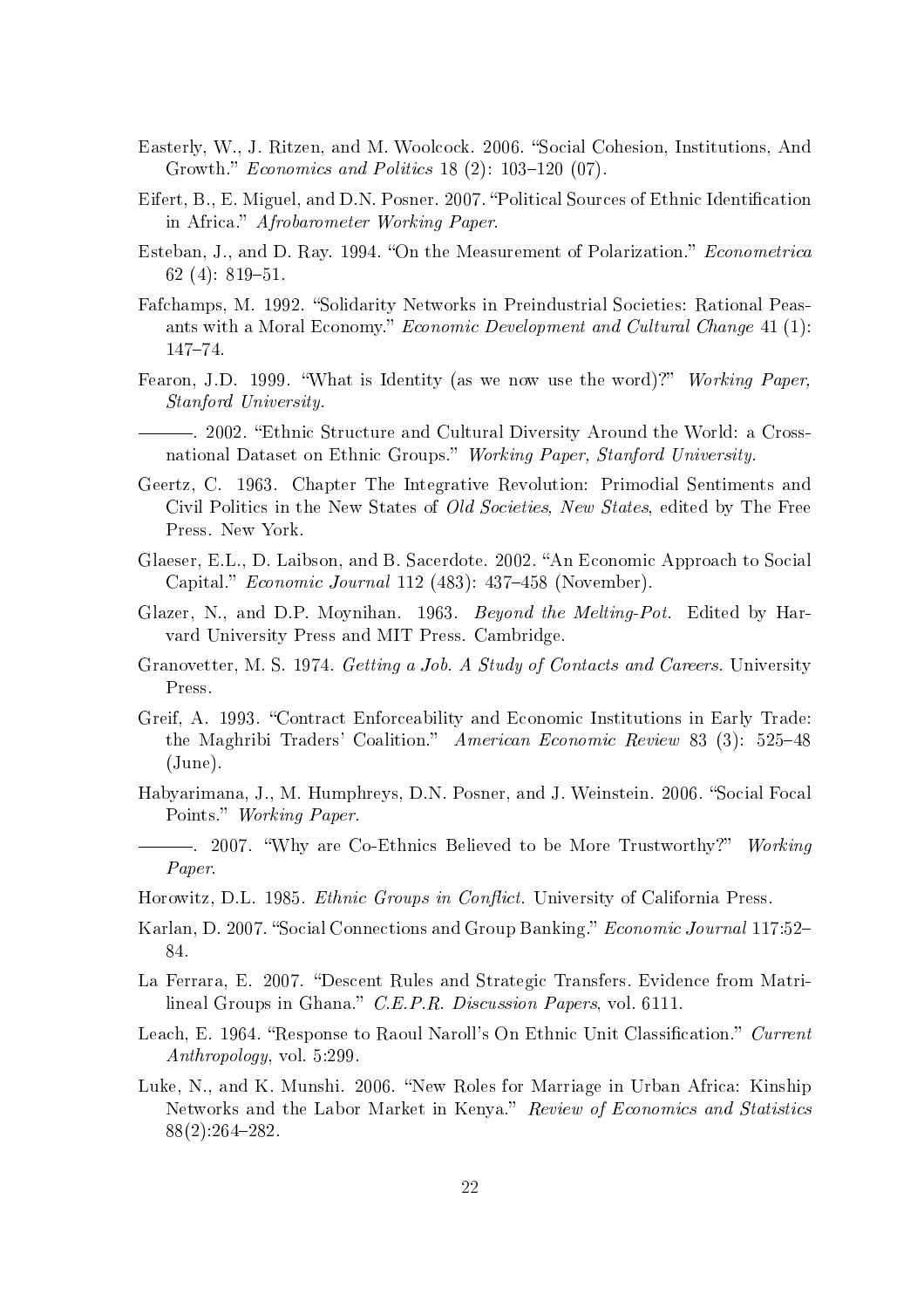- Miguel, E. 2004. "Tribe or Nation? Nation Building and Public Goods in Kenya versus Tanzania." World Politics 56:327-62.
- Miguel, E., and M.K. Gugerty. 2004. "Ethnic Diversity, Social Sanctions and Public Goods in Kenya." Typescript.
- Montalvo, J.G., and M. Reynal-Querol. 2005. Ethnic Diversity and Economic Development." Journal of Development Economics 76 (2): 293-323 (April).
- Munshi, K. 2003. "Networks in the Modern Economy: Mexican Migrants in the U.S. Labor Market." Quarterly Journal of Economics, pp. 549-599.
- Murdock, G.P. 1957. "World Ethnographic Sample." American Anthropologist 59:664– 687.
- Nadel, S.F. 1951. *The Foundations of Social Anthropology*. Cohen and West.
- Naroll, R. 1964. "On Ethnic Unit Classification." Current Anthropology 5:283–291.
- Norris, P., and R. Mattes. 2003. "Does Ethnicity Determine Support for the Incumbent Party?" KSG Working Paper Series, vol. RWP03-009.
- Olken, B. 2006. Corruption and the Costs of Redistribution: Micro Evidence from Indonesia." Journal of Public Economics  $90(4-5)$ :853-870.
- Posner, D. 2006. Institutions and Ethnic Politics in Africa. Cambridge University Press.
- Posner, D. N. 2004a. "Measuring Ethnic Fractionalization in Africa." American Journal of Political Science 48:849-863.

-. 2004b. "The Political Salience of Cultural Difference: Why Chewas and Tumbukas Are Allies in Zambia and Adversaries in Malawi." American Political  $Science$   $Review$   $98:529-545$ .

- Putnam, R.D. 1995. "Bowling Alone: America's Declining Social Capital." Journal of Democracy  $6:1:65-78$ .
- Salamone, F.A. 1985. "Colonialism and the Emergence of Fulani Identity." Journal of Asian and African Studies  $20:193-202$ .
- Shils, E. 1957. "Primordial, Personal, Sacred and Civil Ties." *British Journal of*  $Sociology 8:2:130–145.$
- Sobel, Joel. 2002. "Can We Trust Social Capital?" Journal of Economic Literature 40 (1):  $139-154$ .
- Van den Berghe, P.L. 1976. "Ethnic Pluralism in Plural Societies: A Special Case?" Ethnicity  $3:242-255$ .
- Wirth, L. 1927. "The Ghetto." American Journal of Sociology  $33(1)$ :57-71.
- Woolcock, M. 1998. "Social Capital and Economic Development: Toward a Theoretical Synthesis and Policy Framework." Theory and Society 27:151-208.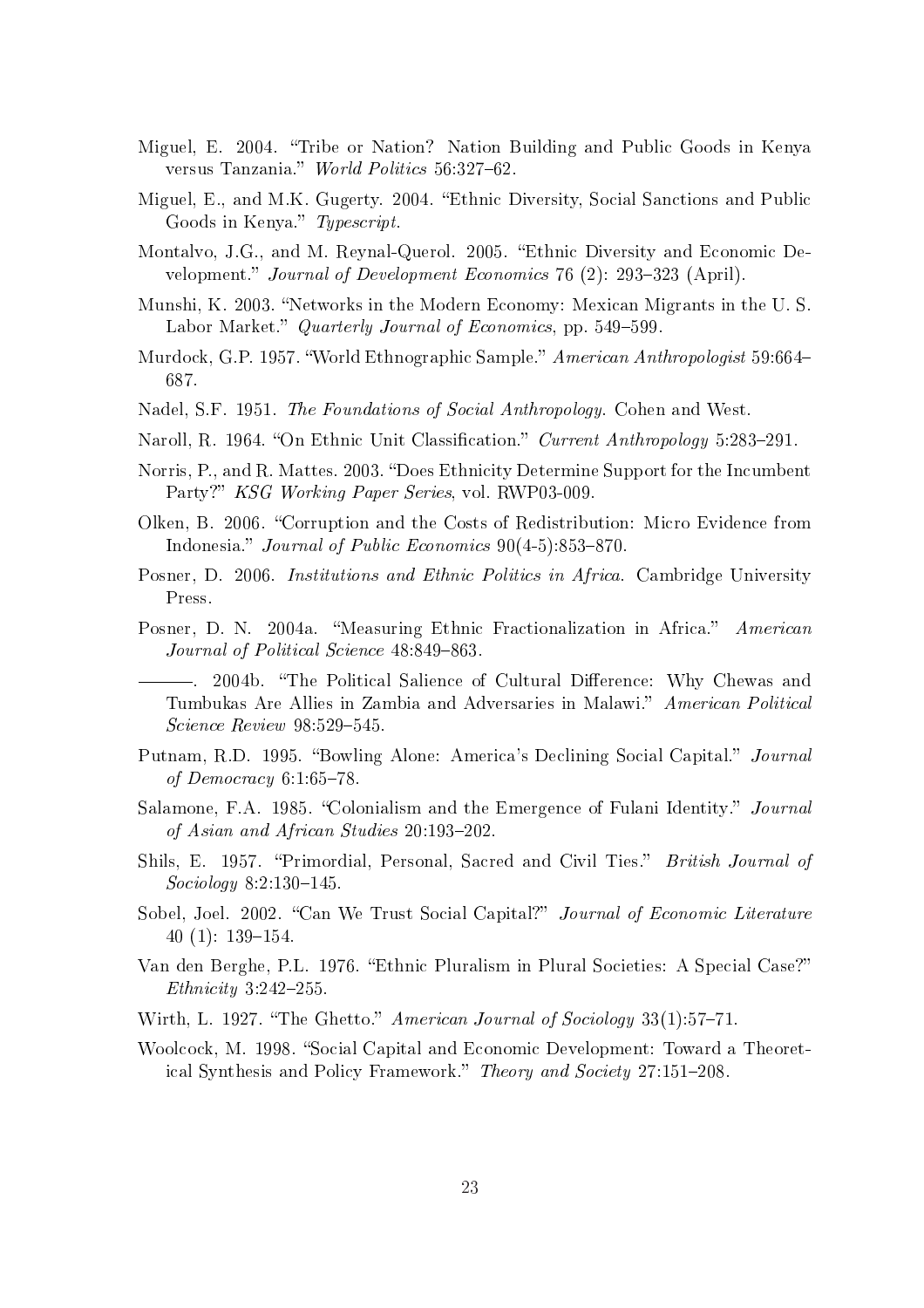# 7 Appendix

# Appendix 1

| Female                              | $\left( 1\right)$<br>$0.31***$ |
|-------------------------------------|--------------------------------|
|                                     | (0.05)                         |
| Age                                 | $-0.00$                        |
|                                     | (0.00)                         |
| Migrant from a rural area           | $0.24**$                       |
|                                     | (0.11)                         |
| Migrant from an urban area          | 0.07                           |
|                                     | (0.08)                         |
| Attended primary school             | $-0.12$                        |
|                                     | (0.07)                         |
| Attended middle or secondary school | $-0.29***$                     |
|                                     | (0.08)                         |
| Attended post-secondary school      | $-0.54***$                     |
|                                     | (0.13)                         |
| Inactive                            | 0.10                           |
|                                     | (0.13)                         |
| Student                             | 0.15                           |
|                                     | (0.14)                         |
| Unemployed                          | $0.31**$                       |
|                                     | (0.13)                         |
| Private informal sector             | 0.15                           |
|                                     | (0.12)                         |
| Private formal sector               | 0.10                           |
|                                     | (0.14)                         |
| Observations                        | 7923                           |
| Log-likelihood                      | $-2897.55$                     |

 $\overline{Conditional\;Logit\;regression\;with\;household\;fixed\;effects.}$  $Marginal$  effects are presented.

Table 7: Baseline estimation with household fixed effects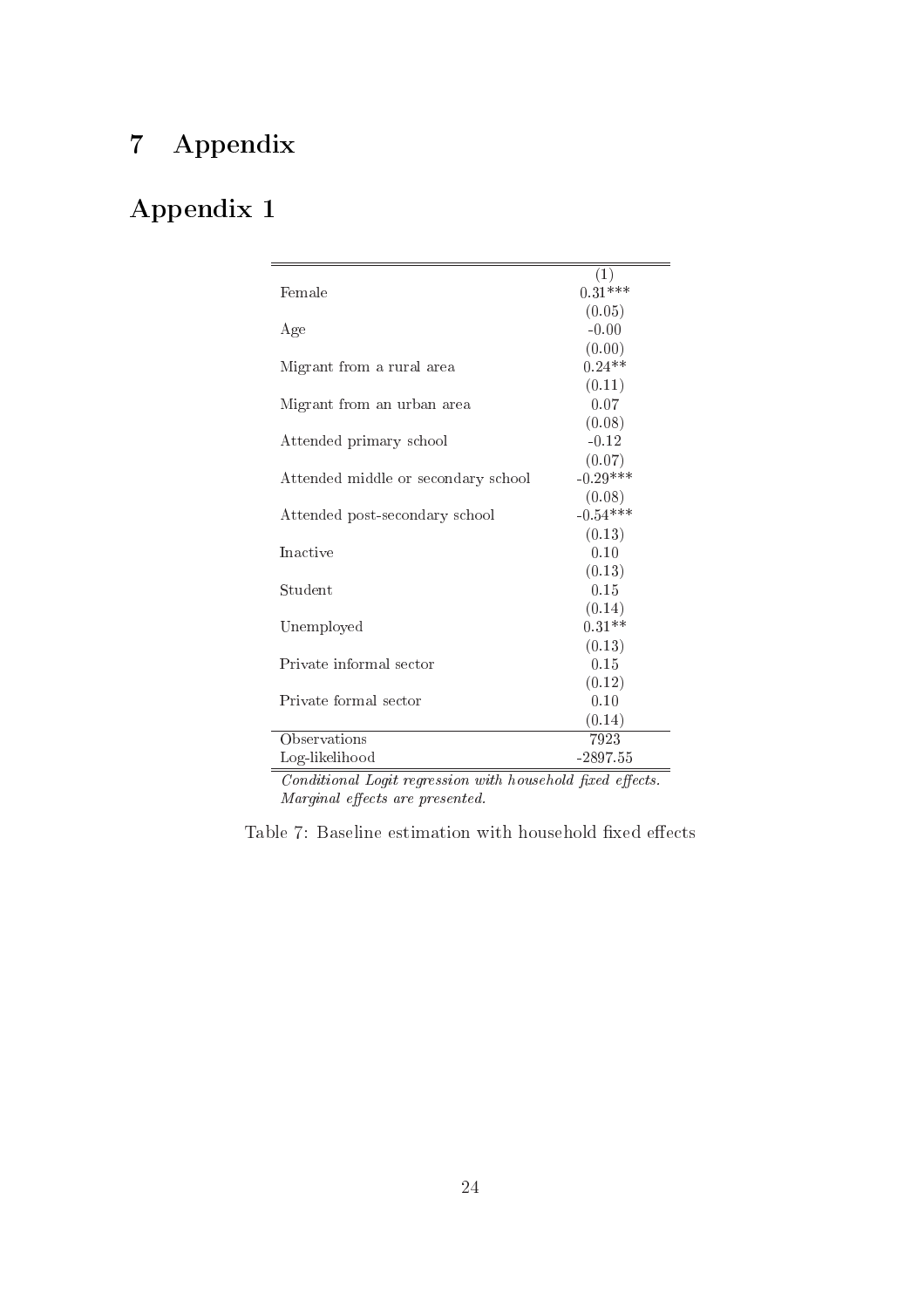# Appendix 2

| Female                              | $0.02**$  |          |          |  |
|-------------------------------------|-----------|----------|----------|--|
|                                     |           | (0.06)   |          |  |
| Age                                 | $-0.00*$  |          |          |  |
|                                     |           | (0.00)   |          |  |
| Father farmer                       |           | 0.01     |          |  |
|                                     |           | (0.06)   |          |  |
| Size of the household               |           | $-0.00$  |          |  |
|                                     |           | (0.01)   |          |  |
| Migrant from a rural area           |           | 0.01     |          |  |
|                                     |           | (0.08)   |          |  |
| Migrant from an urban area          | $0.04***$ |          |          |  |
|                                     | (0.06)    |          |          |  |
| Attended primary school             | $-0.01$   |          |          |  |
|                                     | (0.32)    |          |          |  |
| Attended middle or secondary school | $-0.04$   |          |          |  |
|                                     |           | (0.32)   |          |  |
| Attended post-secondary school      |           | $-0.08*$ |          |  |
|                                     |           | (0.05)   |          |  |
| Uneducated                          | Yes       | Yes      | $\bf No$ |  |
| Eager to change job                 | Yes       | $\bf No$ | Yes      |  |
| Unemployed                          | $0.54**$  | 0.07     | 0.02     |  |
|                                     | (0.02)    | (0.35)   | (0.80)   |  |
| Private informal sector             | $0.06 -$  | 0.06     |          |  |
|                                     | (0.25)    | (0.17)   |          |  |
| Private formal sector               | $0.48*$   | 0.10     | 0.03     |  |
|                                     | (0.06)    | (0.17)   | (0.60)   |  |

Logit estimations with interaction terms.

Marginal effects are presented.

Lower panel:  $P > \chi^2$  in parentheses.

Coverage: active people.

Table 8: Effect of the position on the job market interacted with the level of education and the eagerness to change job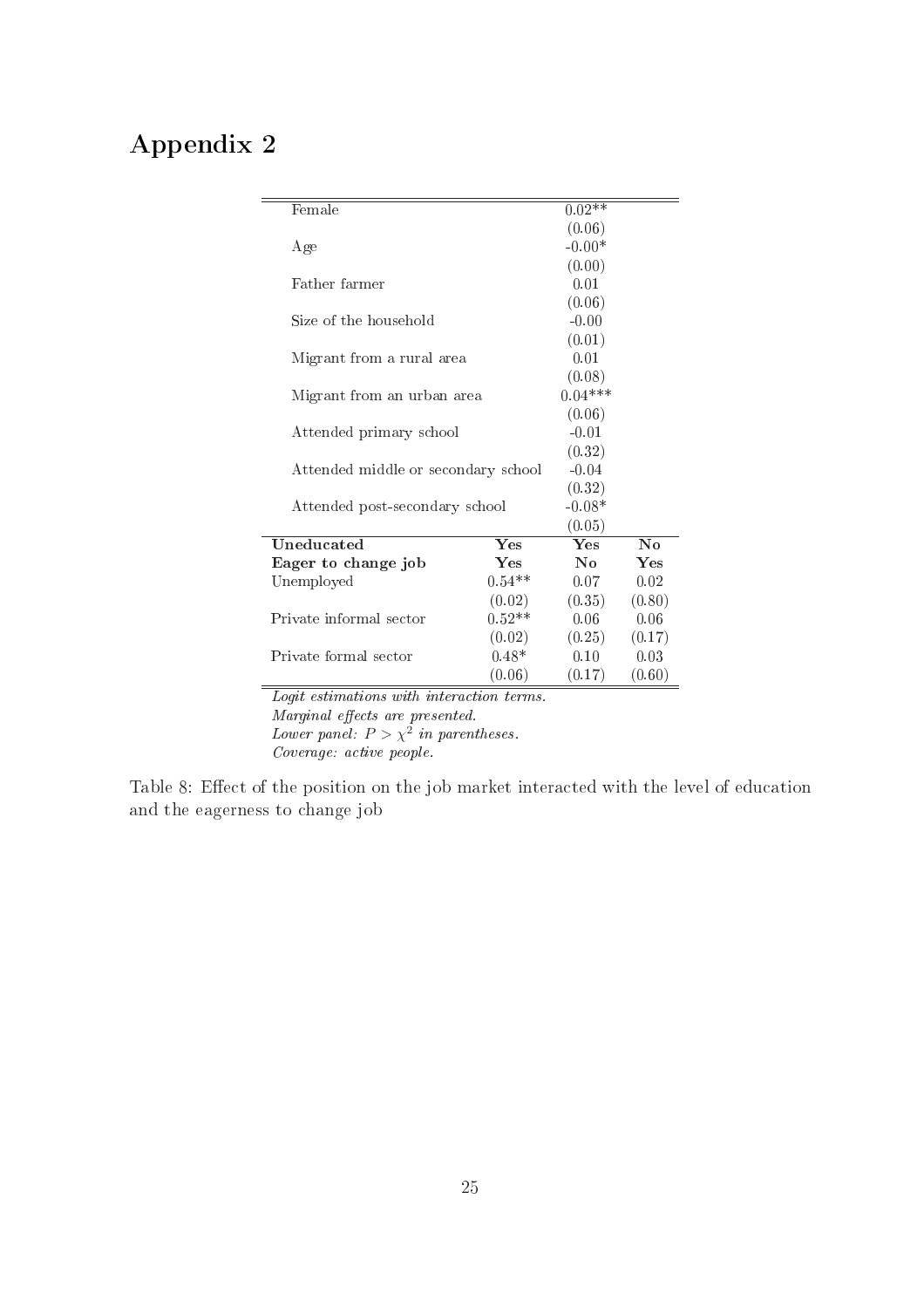# Appendix 3

| Benin       |      | Burkina Faso    |       | Côte d'Ivoire   |      | Mali     |      |
|-------------|------|-----------------|-------|-----------------|------|----------|------|
| Fon         | 61.9 | Mossi           | 80.8  | Akan            | 45.3 | Bambara  | 35.1 |
| Adja        | 20.3 | Other Mandings  | 4.4   | North Mande     | 19.2 | Malinke  | 18.1 |
| Yoruba      | 10.8 | <b>Bissa</b>    | 4.1   | Kru             | 18.9 | Fula     | 17.0 |
| Other       | 3.3  | Gurunsi*        | 3.0   | Gur             | 9.7  | Sarakole | 11.4 |
| Dendi       | 1.5  | $Other*$        | 1.9   | South Mande     | 6.9  | Senufo   | 4.2  |
| Yoa/Lopka   | 1.1  | Fula*           | 1.8   |                 |      | Dogon    | 4.0  |
| Bariba*     | 0.6  | $Dagari/Lobi*$  | 1.3   |                 |      | Songhai  | 3.6  |
| Betamaribe* | 0.3  | Gurmanche*      | 1.2   |                 |      | Bobo     | 3.1  |
| $Fula*$     | 0.3  | Bobo*           | 1.1   |                 |      | Other    | 1.9  |
|             |      | Senufo*         | 0.5   |                 |      | Arab     | 1.3  |
|             |      |                 |       |                 |      | Tuareg*  | 0.3  |
| Niger       |      | Senegal         |       | Togo            |      |          |      |
| Zerma       | 52.0 | Wolof           | 41.28 | Adja/Ewe        | 74.0 |          |      |
| Hausa       | 32.0 | Fula            | 18.87 | Kabye/Tem       | 15.8 |          |      |
| Fula        | 7.4  | Serer           | 13.06 | Para/Gurma/Akan | 5.0  |          |      |
| Tuareg      | 5.0  | Lebou           | 7.63  | Ana/Ife $*$     | 2.7  |          |      |
| Other       | 1.6  | Jola            | 5.19  | Akposso/Akebou* | 1.9  |          |      |
| Kanuri      | 1.4  | Other           | 4.8   | $Other*$        | 0.7  |          |      |
| $Gurm*$     | 0.5  | Mandinka        | 3.86  |                 |      |          |      |
| Tubu*       | 0.1  | Sarakole        | 2.88  |                 |      |          |      |
| $Arab*$     | 0.1  | Mandyak/Balanta | 2.43  |                 |      |          |      |

Table 9: Ethnic groups (% of the population in the capital) \*: ethnic group represented by less than 50 individuals in the sample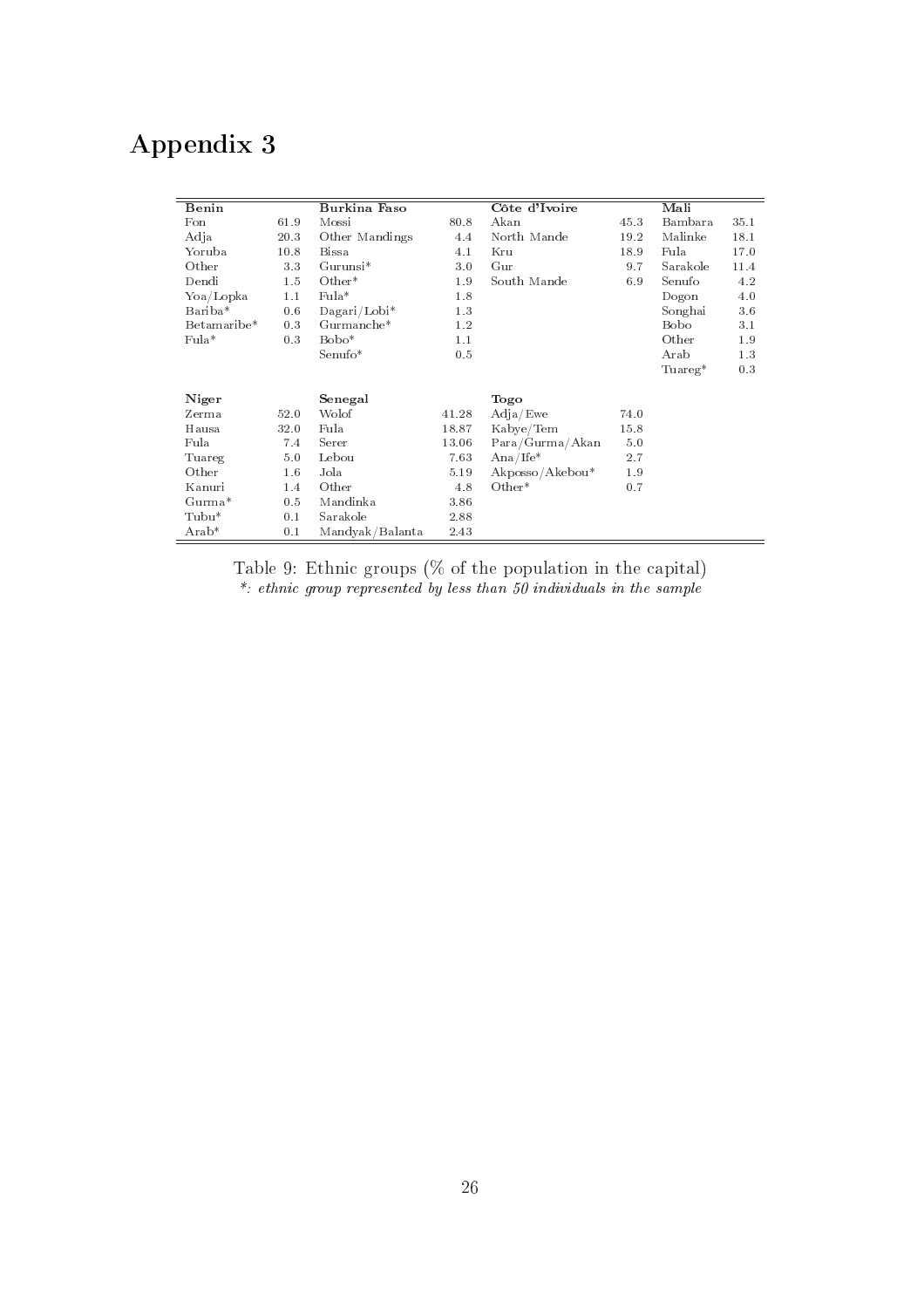# Appendix 4: A small model of investment in ethnic capital

#### Hypotheses

.

We consider a single individual who belongs to an ethnic group and cannot change to another. His revenue or utility depends positively on his level of human capital, which is a combination of an initial stock of capital  $K_0 \geq 0$  and a flux of social capital on which decisions are made.  $K_0$  typically depends on the individual's level of education, and is exogenous. The flux of social capital depends on the implication of individuals in ethnic networks, what we call investment in ethnic capital and note  $\theta \geq 0$ . It corresponds intuitively to the number of persons contacted for help on the ground of common membership, the time spent in meeting other members of the ethnic group, the energy spent on seeking information from the ethnic group. The returns to such an investment are determined by the extent to which the ethnic group is well inserted in the urban world, typically on the job market.  $S_\epsilon$  is the share of the ethnic group  $\epsilon$ that is in position to help the individual. This parameter is exogenous as well. In our framework, ethnicity is similar to a non rival public good. The returns to investment are not affected by any queuing effect.

The level of human capital is given by

$$
R(\theta, K_0) = (K_0^{\frac{1}{S_\epsilon}} + \theta)^{S_\epsilon} \tag{1}
$$

Note that the returns of investments in ethnic capital are positive and marginally decreasing:  $\frac{\partial R}{\partial \theta} \geq 0$ ,  $\frac{\partial^2 R}{\partial \theta^2} \leq 0$ . Imagine an individual who seeks an increase in social capital and gets in touch with all the persons he can think of on the ground of common membership to the ethnic group. The first person will presumably help him make the first steps in the ethnic network, give him the basic information he has to know about the job market for instance, and may open many doors. If the individual continues to invest in ethnic capital and increase  $\theta$ , the next person contacted may help but the bulk of the information would have been already transmitted. The tenth person might provide little returns, even if it happens that she is the one who provides the marginal surplus that helps the individual go beyond the threshold required for, say, get a job in the formal sector. It is thus sensible to assume that returns are marginally decreasing.

Without any investment in ethnic capital  $(\theta = 0)$ , a person will have access to an amount of social capital corresponding to the initial stock accumulated  $K_0 > 0$ : literacy, people met during the schooling years, access to information thanks to reading skills... Conversely, an individual who has never been to school can only rely on the returns to his ethnic investment to increase his level of social capital. We can see that  $K_0$  and  $\theta$  are substitutes in a marginally decreasing production function. The higher  $K_0$ , the lower the returns to a given amount of  $\theta$ : investment in ethnic capital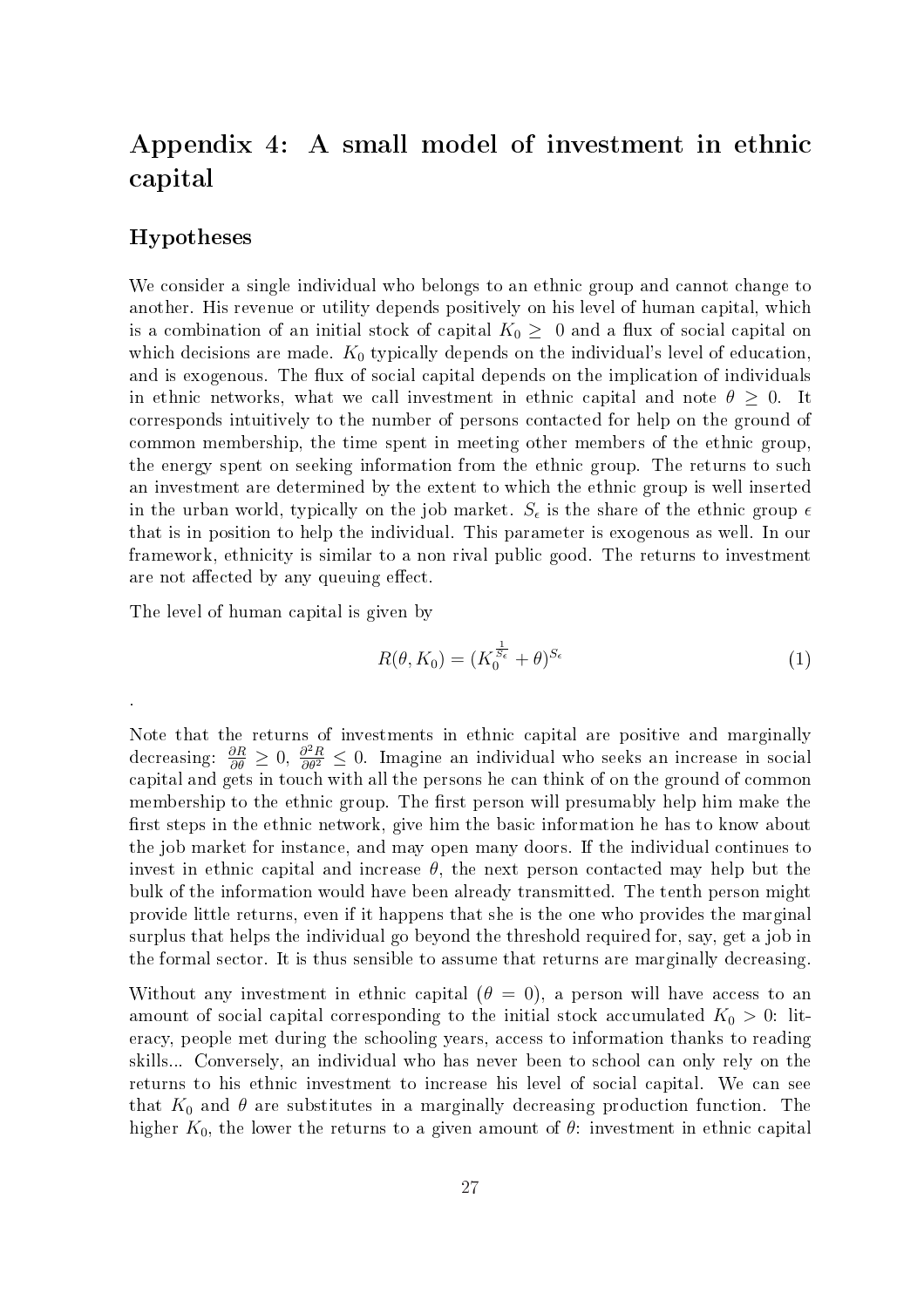

Figure 2: Returns of  $\theta$  for a positive  $K_0$ 

only helps to reach out to the people who are not already part of the network initially accumulated.

Resorting to ethnic investment however has costs: it is necessarily time-consuming and creates a duty of reciprocity. Being involved in social networks and taking advantage of them implies that the individual might be later asked to give back some of his time, information, contacts etc. Investing in ethnic capital creates a social bond with an obligation to reciprocate. The set of obligations created by the investment  $\theta$  - its cost  $C(\theta)$  - corresponds to the sum of a series of reimbursements, which we sensibly assume convergent to a finite limit  $c$  - an infinite limit would imply an infinite obligation to reimburse and thus deter any positive investment in ethnic capital.

$$
C(\theta) = c\theta \tag{2}
$$

We assume that the cost function is linear, contrary to the returns function: when the individual establishes a contact with any relationship or relative, he opens a form of drawing right for this person, no matter if he or she is the first or tenth person contacted. Moreover, the time and energy spent in such an increase in ethnic capital have no reason to decrease. The liability created is the same for the individual, whatever the low level of returns granted.

#### An optimal level of investment in ethnic capital

The individual's program is the following:

$$
\max U(\theta) = R(\theta, K_0) - C(\theta) = (K_0^{\frac{1}{S_{\epsilon}}} + \theta)^{S_{\epsilon}} - c\theta
$$

The first order condition determines the optimal level of investment in ethnic capital  $\theta^*$ :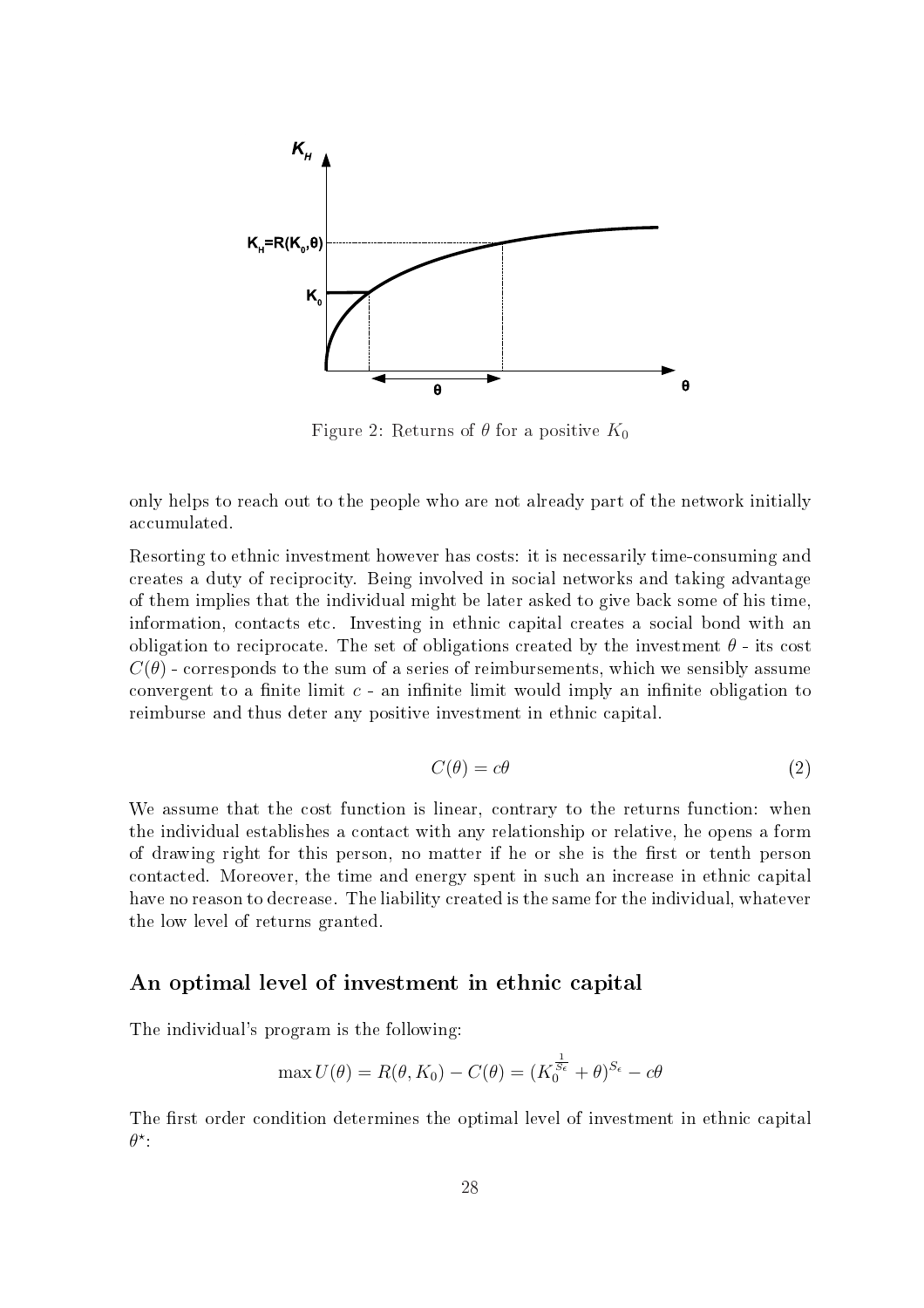$$
\theta^{\star} = \begin{cases}\n\left(\frac{S_{\epsilon}}{c}\right)^{\frac{1}{1-S_{\epsilon}}} - K_0^{\frac{1}{S_{\epsilon}}}\n\end{cases} \text{ if } K_0 \le (\frac{S_{\epsilon}}{c})^{\frac{S_{\epsilon}}{1-S_{\epsilon}}}
$$
\n
$$
0 \text{ if } K_0 > (\frac{S_{\epsilon}}{c})^{\frac{S_{\epsilon}}{1-S_{\epsilon}}}
$$
\n(3)

The individual's utility is thus  $U(\theta^*) = R(\theta^*, K_0) - C(\theta^*)$ , and is given by

$$
U(\theta^*) = \begin{cases} cK_0^{\frac{1}{S_{\epsilon}}} + c(\frac{1-S_{\epsilon}}{S_{\epsilon}})(\frac{S_{\epsilon}}{c})^{\frac{1}{1-S_{\epsilon}}} & \text{if } K_0 \le (\frac{S_{\epsilon}}{c})^{\frac{S_{\epsilon}}{1-S_{\epsilon}}}\\ K_0 & \text{if } K_0 > (\frac{S_{\epsilon}}{c})^{\frac{S_{\epsilon}}{1-S_{\epsilon}}} \end{cases}
$$
(4)

It may be easily verified that  $U(\theta^\star)$  is a positive function of  $S_\epsilon$  and  $K_0,$  and a negative function of  $c$ . The level of ethnic identification is positively impacted by the benefits provided by the investment and negatively by its costs. A rise in  $K_0$  lowers the level of ethnic identification. Beyond a certain threshold  $(\frac{S_{\epsilon}}{S_{\epsilon}})$  $\frac{S_{\epsilon}}{c})^{\frac{S_{\epsilon}}{1-S_{\epsilon}}},$  investment in ethnic capital would only provide negative returns because of the too weak marginal gains compared to the costs. Individuals with a high initial stock of capital thus do not invest in their ethnic relationships. In terms of identification, these people would tend to claim less their belonging to the ethnic group, for they know they can rely on the high level of integration they already reached and thus prefer to avoid the costs attached to an investment in ethnic capital.

This small model constitutes an illustrative framework which helps understand how our empirical results may form a consistent picture.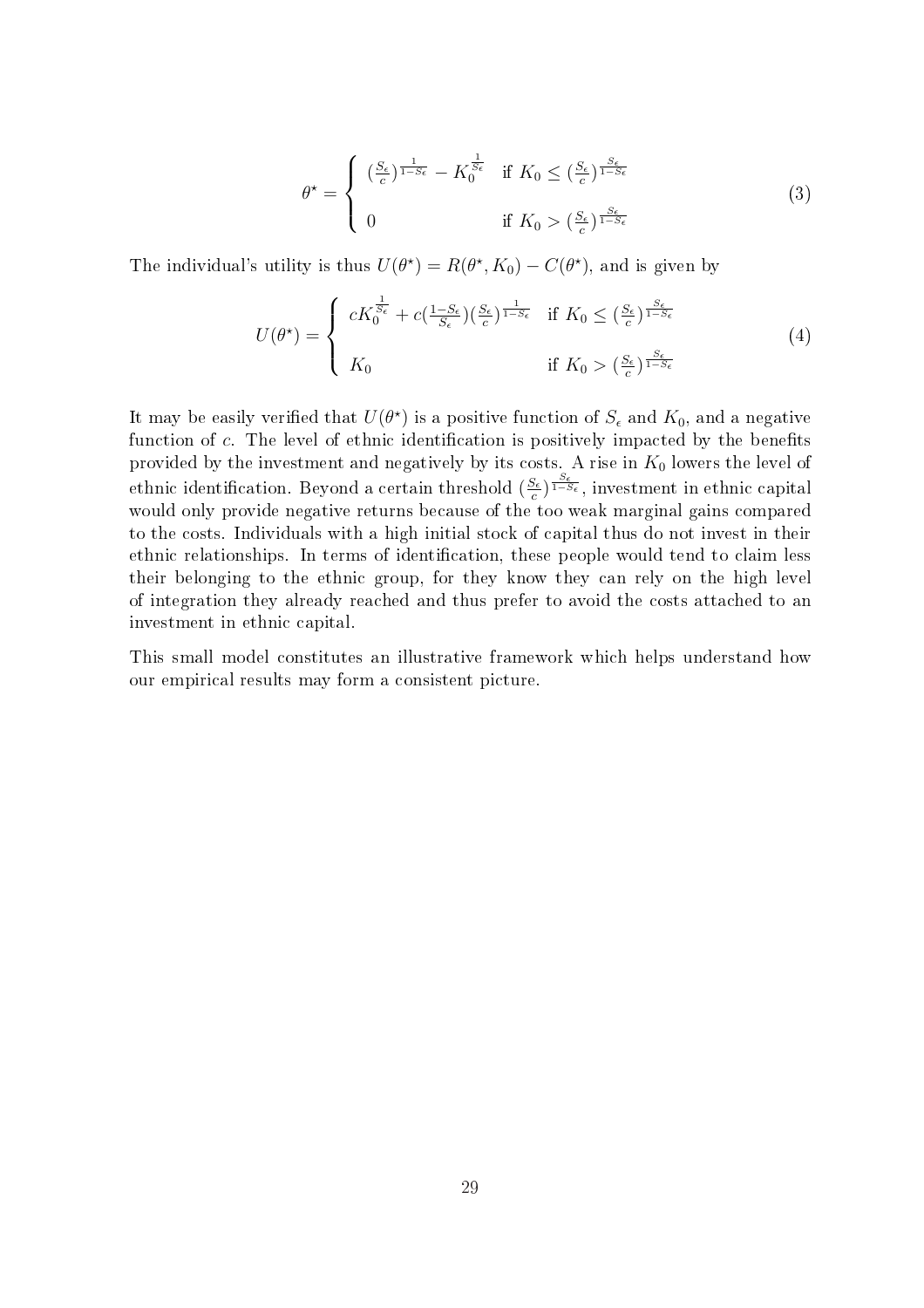# Appendix 5: Some results on the impact of the political context

In this paper we chose to investigate the individual determinants of ethnic identication. But much of the existing literature concentrates on the effect of political contexts on ethnic group mobilization, which is said to be a critical factor. We try to see if our data concur to this view and therefore examine how the share of ethnic groups in the population affects the level of ethnic identification of its members. African politics is shown to be at least partially determined by the relationships and the balance of power between ethnic groups. On the one hand, the fact that nations are divided into different ethnic groups paves the way to rivalries between these groups to increase their influence on the central power. Large groups may confront to secure their position, minority groups may fight for being recognized and for their identities to be preserved. This may be seen as a kind of grassroot rivalry, that may be determined by the relative weight of each group. On the other hand, it is very well documented that political elites try to mobilize their co-ethnics to increase their influence at the national level. This other top-down channel is likely to play a role when political confrontations occur at the national level, noticeably in election times. These are the two effects we want to test in this Appendix.

We first try to see if the share of ethnic groups within a population has an impact. Several different effects may be expected. Larger groups may have a higher degree of mobilization than smaller ones, if they are involved in rivalries at the central level, whereas smaller ones would not be affected by this incentive and may even feel more protected by claiming a high level of integration in the national level, to the detriment of their ethnic pride. But oppositely, larger groups may less need to claim their identity because they do not feel threatened, and rather claim that they embody the whole nation, while smaller groups may present a "defensive" pride and try to have their specificities acknowledged by the nation. Many historical examples may be brought up to illustrate these two opposite effects (Horowitz 1985).

The effect may be quadratic as well: a U-shape would suggest that the small ethnic groups feel excluded from the nation or struggle to defend their identity, while large groups may show a high level of ethnic identification due to their dominant position. An inverted U-shape would suggest that the ethnic mobilization occurs when middlesize groups are involved in a competition for power. We thus introduce a quadratic function of the share of ethnic group in the benchmark regression presented in section 3 (first panel). To check for the robustness of the results, we drop the countries one by one (second panel) and run the same regression on each country separately (third panel). To see which ethnic group drives the effects, we present the results obtained (if significant) when ethnic dummies are added in country-specific regression, the reference modality being always the majority group (bottom panel). Results are presented in Table 10.

The first regression tends to support the existence of a U-shape relationship between the numerical importance of ethnic groups and their degree of mobilization. This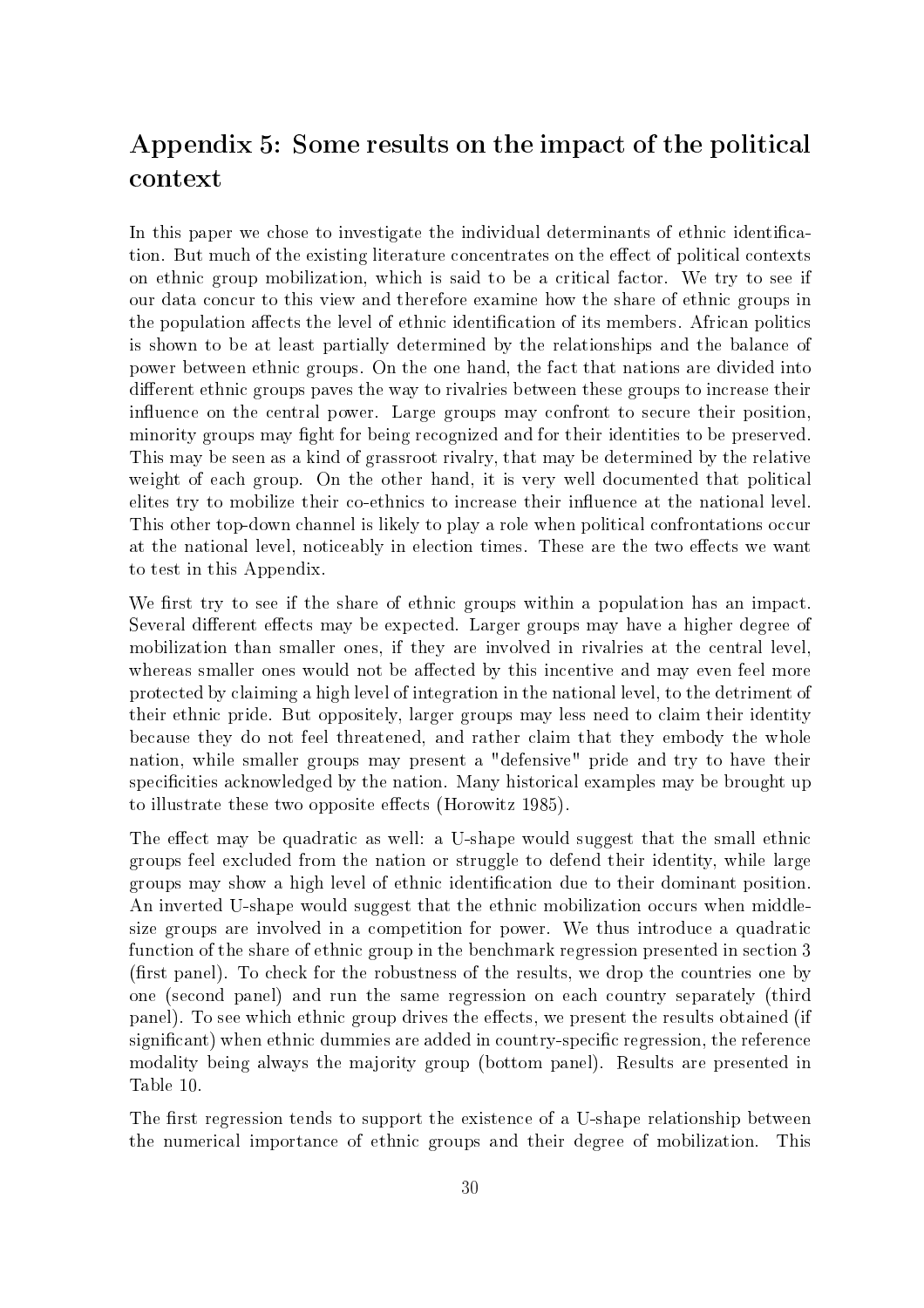|                            | All<br>countries  |              |             |              |            |                  |             |
|----------------------------|-------------------|--------------|-------------|--------------|------------|------------------|-------------|
|                            |                   |              |             |              |            |                  |             |
| Share of                   | $-1.11***$        |              |             |              |            |                  |             |
| ethnic group               | (0.27)            |              |             |              |            |                  |             |
| (Share of                  | $1.06***$         |              |             |              |            |                  |             |
| ethnic $group)^2$          | (0.38)            |              |             |              |            |                  |             |
| Observations               | 20417             |              |             |              |            |                  |             |
| Log-likelihood             | $-10841.38$       |              |             |              |            |                  |             |
|                            |                   |              |             |              |            |                  |             |
|                            | All countries but |              |             |              |            |                  |             |
|                            |                   | Burkina      | Cote        |              |            |                  |             |
|                            | Benin             | Faso         | d'Ivoire    | Mali         | Niger      | Senegal          | Togo        |
| Share of                   | $-1.14***$        | $-0.95***$   | $-1.22***$  | $-1.15***$   | $-1.23***$ | $-0.77**$        | $-1.18***$  |
| ethnic group               | (0.28)            | (0.28)       | (0.26)      | (0.32)       | (0.29)     | (0.34)           | (0.29)      |
| (Share of                  | $0.97**$          | $0.74*$      | $1.26***$   | $1.11**$     | $1.23***$  | 0.68             | $1.18***$   |
| ethnic group) <sup>2</sup> | (0.42)            | (0.40)       | (0.37)      | (0.44)       | (0.41)     | (0.45)           | (0.43)      |
| Observations               | 16308             | 19466        | 17453       | 17248        | 16282      | 16419            | 19326       |
| Log-likelihood             | $-8693.88$        | $-10276.88$  | $-9087.26$  | $-8955.83$   | $-8811.12$ | $-8901.03$       | $-10234.29$ |
|                            |                   |              |             |              |            |                  |             |
|                            | Only              |              |             |              |            |                  |             |
|                            |                   | Burkina      | Cote        |              |            |                  |             |
|                            | Benin             | Faso         | d'Ivoire    | Mali         | Niger      | Senegal          | Togo        |
| Share of                   | $1.71*$           | $-80.66$     | 0.89        | $-0.65$      | 0.60       | $2.01**$         | $-0.82$     |
| ethnic group               | (0.96)            | (51.33)      | (1.33)      | (0.99)       | (0.62)     | (1.00)           | (2.51)      |
| (Share of                  | $-2.37*$          | 95.96        | $-2.54$     | 0.24         | $-1.49$    | $-7.15***$       | 0.48        |
| ethnic $group)^2$          | (1.27)            | (60.90)      | (2.29)      | (2.33)       | (1.01)     | (2.10)           | (2.91)      |
| Observations               | 4109              | 951          | 2964        | 3169         | 4135       | 3998             | 1091        |
| Log likelihood             | $-2101.37$        | $-586.83$    | $-1614.00$  | $-1924.91$   | $-1758.91$ | $-1897.38$       | $-603.98$   |
|                            |                   |              |             |              |            |                  |             |
|                            |                   | Burkina      | Cote        |              |            |                  |             |
|                            | Benin             | Faso         | d'Ivoire    | Mali         | Niger      | Senegal          | Togo        |
|                            |                   |              |             |              |            |                  |             |
|                            | Ref: Fon          | Ref: Mossi   | Ref: Akan   | Ref: Bambara | Ref: Zerma | Ref: Wolof       | Ref: Adja   |
|                            | Yoruba            | Other Mande  | North Mande | Dogon,       | Fula       | Sarakole         | Kabye       |
|                            | $(+)$             | $(\text{-})$ | $(++)$      | Sarakole,    | $(++)$     | $(+)$            | $(+)$       |
|                            |                   |              | Gur,        | Senufo       | Hausa      | All other groups |             |
|                            |                   |              | South Mande | Malinke      | $(+)$      | $(+++)$          |             |
|                            |                   |              | $(+)$       | $(++)$       |            | $(++)$           |             |
|                            |                   |              |             |              |            | $(+ + +)$        |             |
| Observations               | 5 762             | 1 504        | 3742        | 4 2 2 4      | 5 9 1 0    | 6 3 4 2          | 1 4 2 2     |
| Log likelihood             | $-2913.4$         | $-881.0$     | $-1935.7$   | $-2603.0$    | $-2570.1$  | $-2803.1$        | $-786.9$    |

Logit estimation, with marginal effect estimates. Standard errors in parentheses.

Table 10: Effects of the share of ethnic groups in the urban population

effect is relatively robust to dropping countries one by one, but it disappears when we analyze each country separately. Moreover, the only significant results obtained in country-specific analysis - in Benin and Senegal - contradict the general result. Our data does not allow us to draw a general robust picture on this issue. Is it really surprising? A number of works concur to the view that the salience of ethnicity within an ethnic group strongly depends on the political institutions, the policy implemented in the specific region, the geographical distribution of ethnic groups or the level of inequalities. This is why we were legitimate to expect a variety of credible though contradictory effects. These contextual effects make the search for a general pattern based on numerical proportions rather vain, all the more on a very limited number of countries.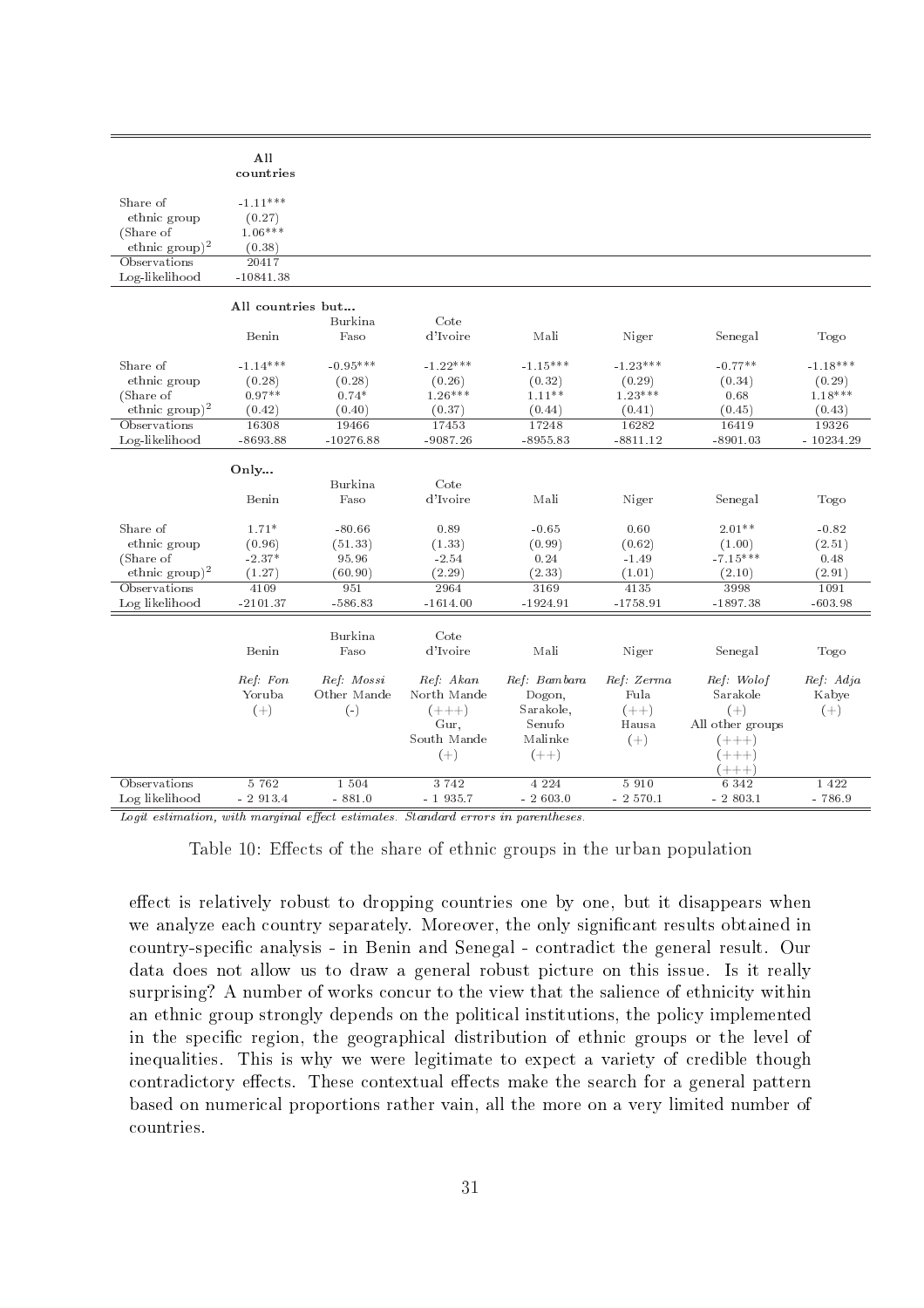We now test the effect of the political context, and therefore follow Eifert, Miguel, and Posner (2007) by including the distance to the most proximate election (either already held or forthcoming). Table 11 displays the timing of elections in the countries under study.

|               | Polls held before the survey |                                | Polls held after the survey |                     |                  |  |
|---------------|------------------------------|--------------------------------|-----------------------------|---------------------|------------------|--|
|               | Presidential                 | <b>SURVEY</b><br>Parliamentary |                             | Presidential        | Parliamentary    |  |
| Benin         | March 2001                   | March 1999<br>31               | October 2001                | March 2006<br>53    | March 2003<br>17 |  |
| Burkina Faso  | November 1998<br>35          | May 1997<br>53                 | October 2001                | November 2005<br>49 | May 2002         |  |
| Côte d'Ivoire | October 2000                 | January 2001                   | $\text{Mav } 2001$          | Not known           | Not known        |  |
| Mali          | August 1997<br>50            | May 1997<br>53                 | October 2001                | May 2002            | July 2002<br>9   |  |
| Niger         | November 1999                | November 1999                  | September 2002              | December 2004       | December 2004    |  |
| Senegal       | 34<br>March 2000             | 34<br>April 2001               | October 2002                | 27<br>February 2007 | 27<br>June 2007  |  |
|               | 31                           | 18                             |                             | 52                  | 56               |  |
| Togo          | June 1998                    | March 1999                     | September 2001              | June 2003           | October 2002     |  |
|               | 39                           | 30                             |                             | 21                  | <u>13</u>        |  |

Reading: in Benin, the election closest to the survey was a presidential election held 7 months earlier. We thus retain  $\gamma$ 

Table 11: Preceding and following polls, and distance (in months) to the date of the survey

We also add some other national variables of which many wonder whether they in fluence the salience of ethnicity: country wealth, fractionalization or democracy indicators. Some Afrobarometer datasets that include a much more important number of countries are more adapted to such an inquiry (Norris and Mattes 2003) (Eifert, Miguel, and Posner 2007), and the seven countries of our sample do not allow us to do much on this. But we try to introduce national variables one after another, and be very cautious with the results we obtain. We use Fearon's indicator of ethnic fractionalization (Fearon 2002), which crosses several criteria for defining an ethnic group and thus constitutes an improvement as compared to the only linguistic criterion used in the first classications. But since our sample is restricted to the main cities, we also compute a local fractionalization Herfindhal indicator based on our sample following the same formula as the classical ELF. We also include the civil rights indicator drawn up by Freedom House, and the GDP per capita PPP level available in the World Development Indicators contemporary to each survey. Table 12 provides descriptive statistics.

The variables are added one by one to the core regression presented in section 3. Coefficients of national variables are presented in Table 13.

The very limited number of countries notwithstanding, we find that the wealth of the country and the level of civil rights have no effect on the average level of ethnic identification. The national fractionalization index plays positively, which contradicts the findings by Eifert, Miguel, and Posner  $(2007)$  - they find exactly the opposite. But the local indicator turns out being non significant. This tends to confirm that the role